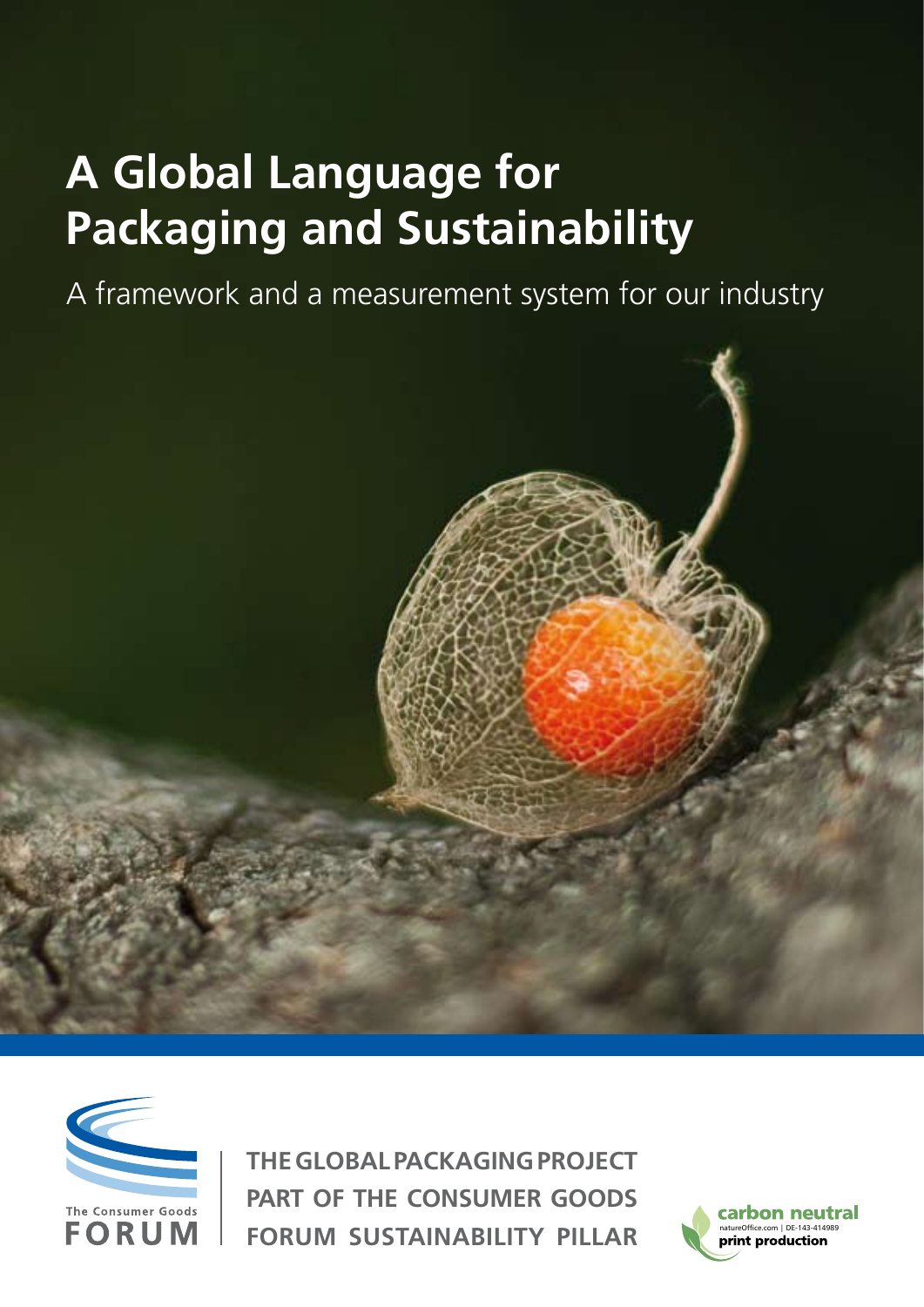# **Dear Colleagues,**

It is with great pleasure that we publish this report.

This is the first outcome of the Consumer Goods Forum Sustainability Pillar. We look forward to many more successful products emerging from the programme that will assist our businesses in this very important area.

This Global Packaging Project addresses the need in our industry for a common language to enable intelligent and informed discussion between our businesses on sustainable packaging, and paves the way for meaningful cooperation across our industries.

The team responsible for this report and the other project activities has included experts and practitioners from across the entire packaging chain; retailers, manufacturers, converters, associations and more. This embodies a principle of inclusiveness that we will ensure is part of all of our activity.

Most importantly, the report delivers a framework and measurement system that trading partners can use to help them make better, more informed decisions about packaging and sustainability. The framework includes common definitions and principles, agreed metrics and indicators and guidance on usage.

We trust that you will find time to read the report and ensure it has the right impact within your business or organisation. We would in particular ask you to:

» ensure your company's full commitment to the pilot programme currently underway » start the process of internalising the work

» engage with your trading partners to promote the framework and the measurement system.

With best wishes

Veny

Sir Terry Leahy **Paul Polman** CEO, Tesco plc CEO, Unilever

Board Sponsors for Sustainability Consumer Goods Forum

Paul Polinia.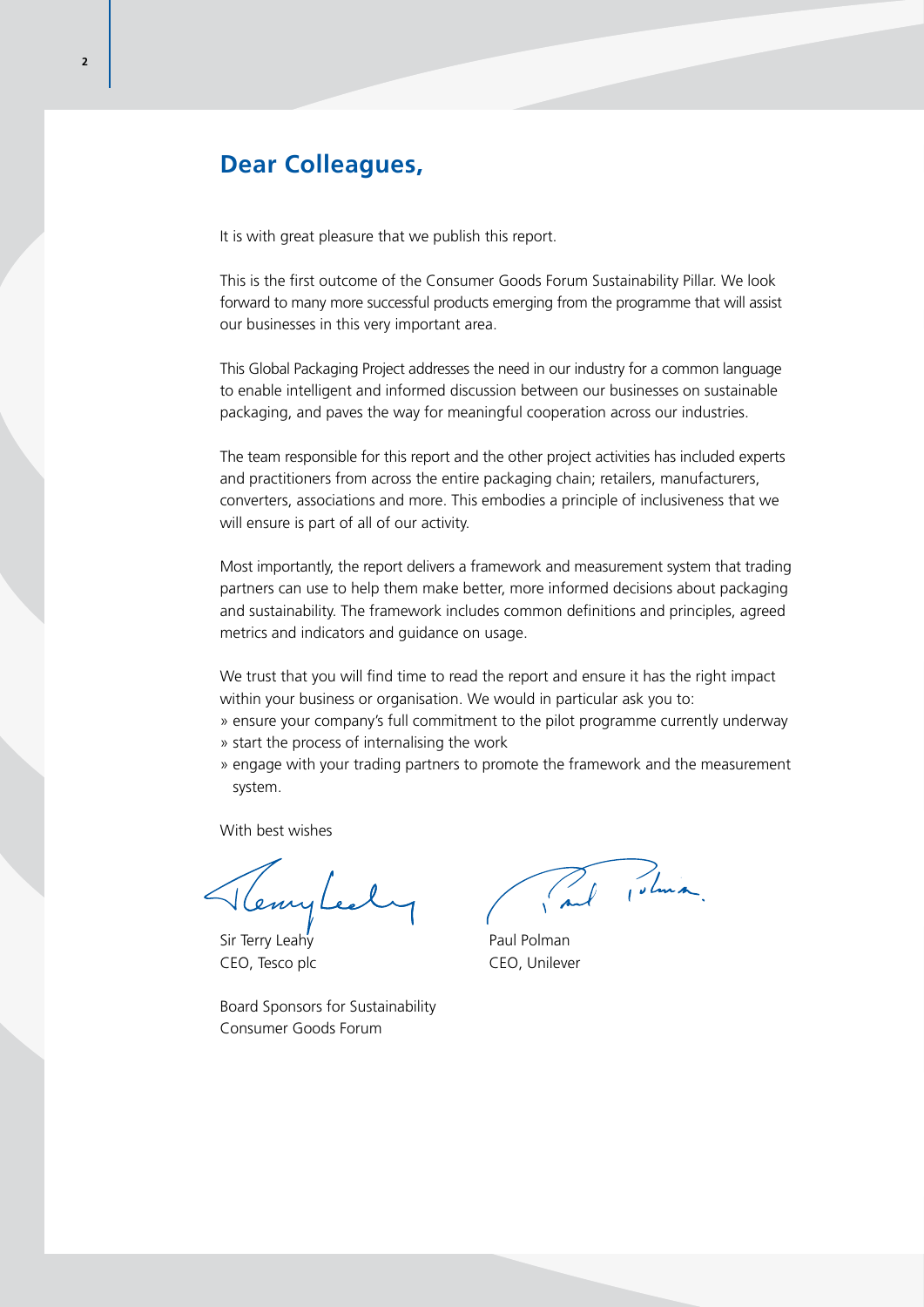# **Contents**

| 6 Measurement System: Indicators and Metrics for Packaging and Sustainability 15 |  |
|----------------------------------------------------------------------------------|--|
|                                                                                  |  |
|                                                                                  |  |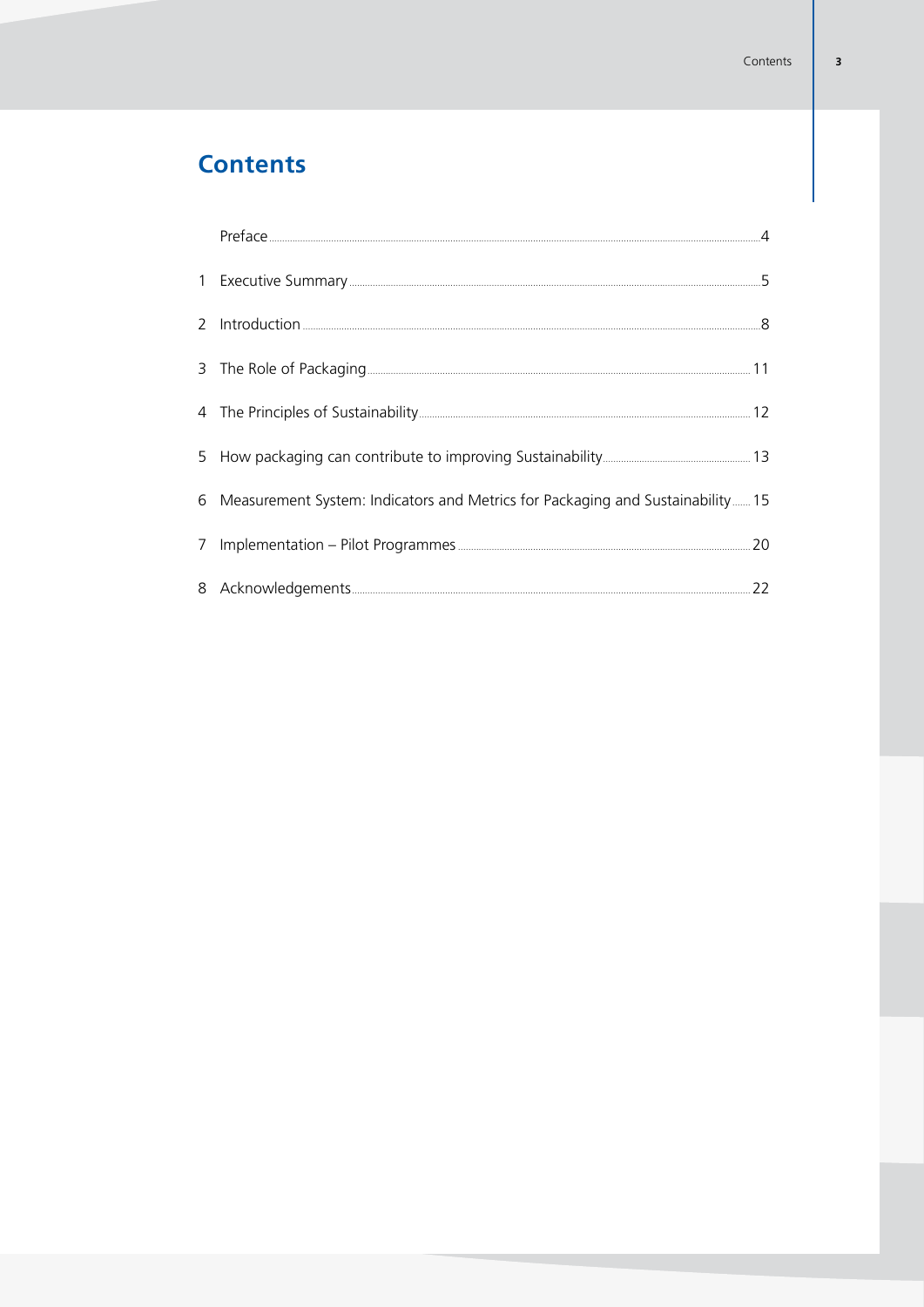# **Preface**

The Global Packaging Project was initiated as a result of a proposal made to the Global CEO Forum by Sir Terry Leahy and Paul Polman in November 2008.

They had identified the need in our industry for a common language to allow for intelligent and informed debate between and within companies on Sustainability; however, understanding the magnitude of this task, they proposed this should be first addressed for a more discreet, manageable area within the larger Sustainability agenda. Packaging was identified as one area of focus, hence this project.

It was also agreed by the Global CEO Forum that the project would bring together existing work taking place across our industry rather than invent from scratch. The project has succeeded in achieving this with the core input coming from projects taking place in ECR Europe, EUROPEN, the Grocery Manufacturers Association (GMA) and the Sustainable Packaging Coalition (SPC).

This document summarises the output of the project to date and lays out the objectives and plans for the pilot phase.

For a more in depth understanding of the principles, indicators and metrics it is recommended that companies consult the additional project material and the source documents used for this project. These can be found on the project web site at http://globalpackaging. mycgforum.com/.

Since the formation of the Consumer Goods Forum in June 2009 this project has operated under that banner, as part of the Forum's Sustainability pillar.

AIM, the European Brands Association, has provided secretariat services and support for the project from its inception through to the publication of this report.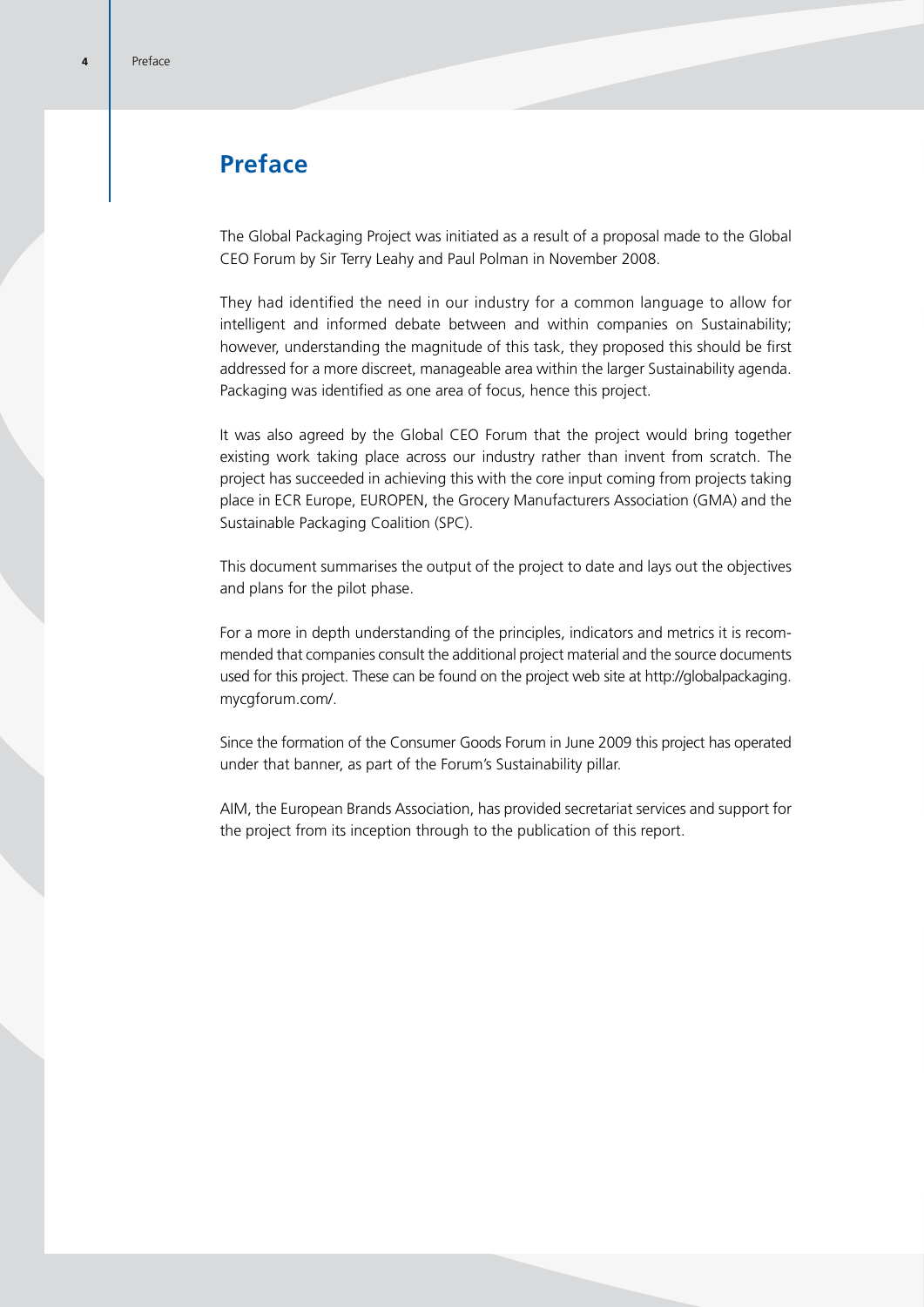# **1 Executive Summary**

Packaging plays a critical role in the consumer goods industry. It protects and preserves our products and raw materials as they transit through our supply chains.

By its nature packaging is very visible and in world of scarce resources it is something that attracts the attention of consumers, the media and environmentalists. They often challenge us to address it.

The industry has a responsibility to review the packaging it uses and to ensure that any negative impact arising from its production or disposal is minimised. But this analysis of impacts must be done in the round. It must include the impact of product losses that may result from the use of **too little** packaging as well the impacts of using **too much**.

**Negative environmental impact Optimum Pack Design Underpackaging Overpackaging Minimum material Increasing packaging material weight or volume Minimum environmental impact**

Finding the balance between under-packaging and over-packaging is the aim for all of our businesses.

*Optimum Packaging: The Innventia AB model shows that the environmental consequences of product losses caused by excessive packaging reduction are far greater than guaranteeing adequate protection through an incremental excess of packaging.*

Packaging spans the entire value chain and is a shared responsibility for all trading partners.

To be able to address this responsibility effectively trading partners need to have a common way of talking about packaging and of sustainability. This project delivers to our industry a language and simple metrics to enable more informed dialogue between trading partners about the relationship between packaging and sustainability.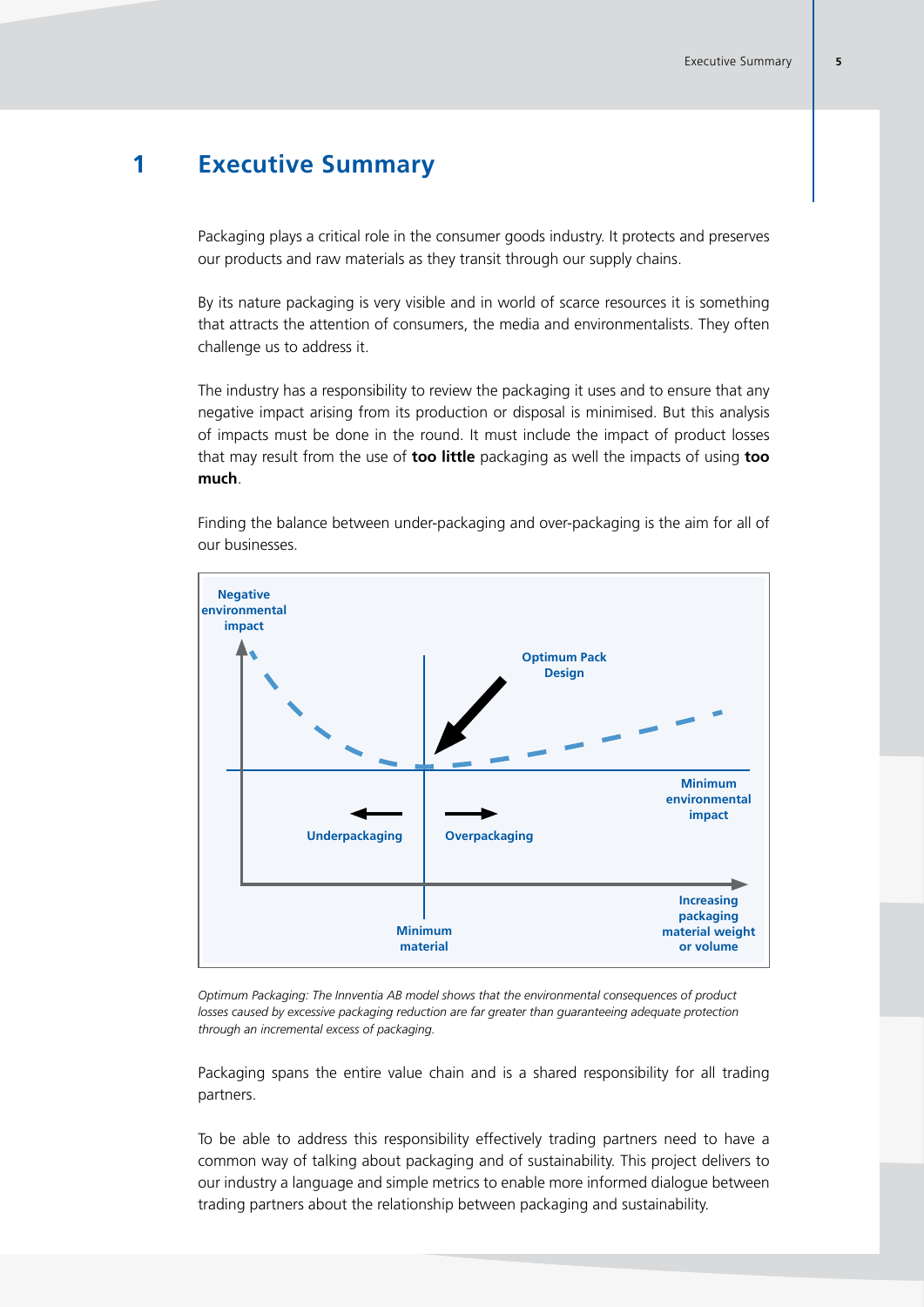It will enable better decision making, both within companies and across the value chain. In turn this will result in cost reductions, reduced environmental impact and improved consumer perception

The diagram below shows how the framework and measurement system are presented in the report



The framework first explains the **role of packaging** which is to:

- » **Protect** the product
- » **Promote** the product
- » Provide **information**, on product, usage, health and safety, disposal, etc.
- » Enable the **convenient** transportation and usage of the product
- » Allow **unitisation** of the product through the supply chain
- » Support efficient **handling** of the product, again, throughout the supply chain

Next, the framework considers the **principles of sustainability** – specifically the **environmental, economic** and **social** aspects. It also explains the importance of taking a **Life Cycle** approach, covering the consecutive and interlinked stages of a product system, from raw material acquisition or generation from natural resources to final disposal. This can also be referred to as a cradle-to-grave process.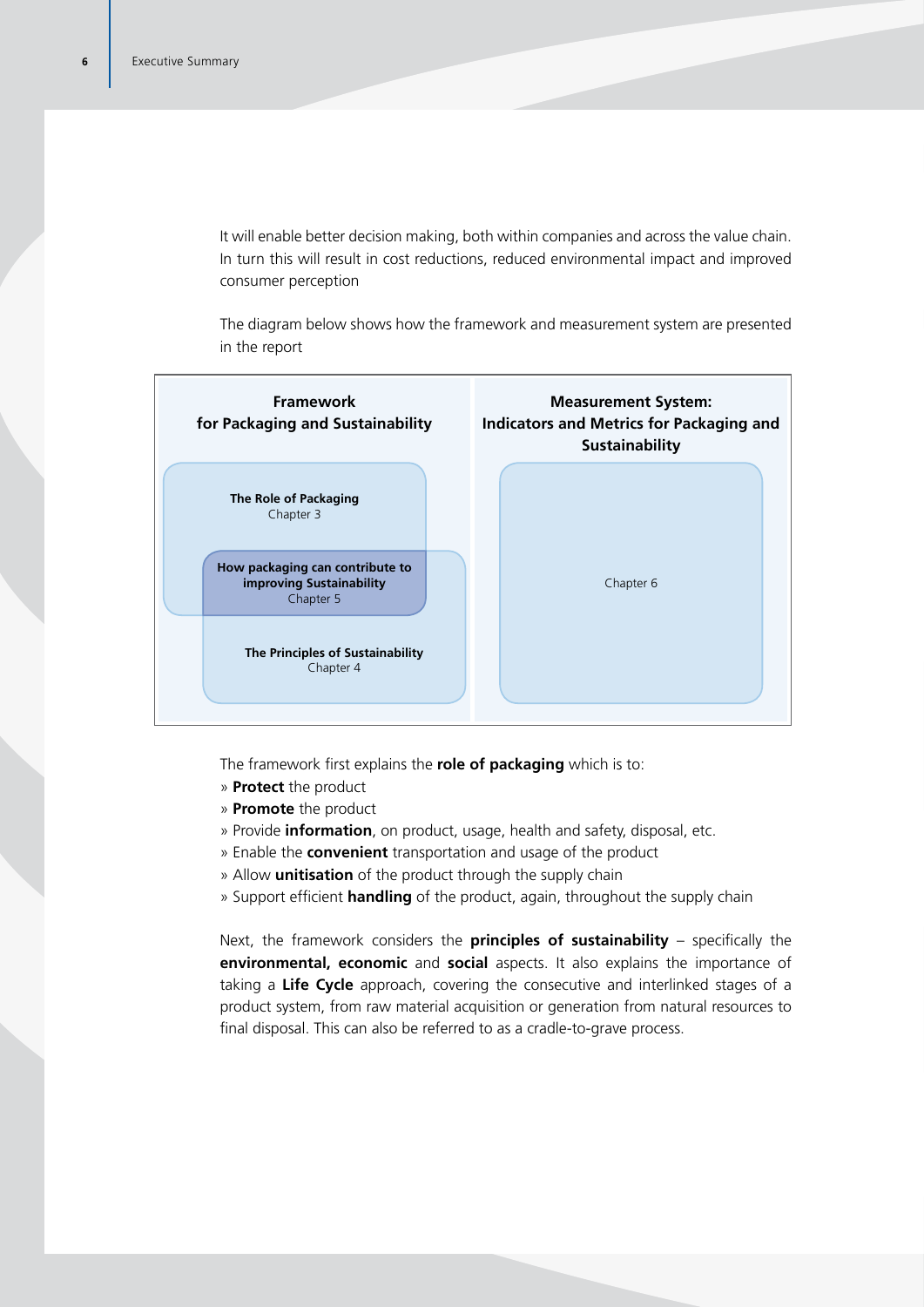The final part of the framework is the **intersection** between the role of **packaging** and the principles of **sustainability**. It addresses how packaging can positively contribute to the sustainability of a product by being:

- » designed holistically with the product in order to optimise overall environmental performance
- » made from responsibly sourced materials
- » able to meet market criteria for performance and cost
- » manufactured using clean production technologies
- » efficiently recoverable after use
- » sourced, manufactured, transported and recycled using renewable energy.

Underpinning the framework is a set of **indicators and metrics** that ensure that the detailed dialogue between trading partners is based on common terms, measures and values. For each indicator there is a clear definition, some examples, usage guidance and links to existing industry protocols where available.

The framework and 'version 1' of the measurement system are now complete. The next stage, already underway, is a series of pilot projects testing the practicality and ease of use of the framework and measurement system in real business environments.

Each pilot takes as its starting point a business question, relating to packaging and sustainability that the trading partners want to address. It might, for example, be to compare different packaging formats for the same product or to consider the impact of changes in secondary and tertiary packaging to support logistics changes.

The results of these pilots will be shared with the industry at the end of 2010 and will inevitably result in a refinement – a 'version 2' – of the measurement system.

Even the completion of the pilots will not herald the end of the project.

For the project to deliver the benefits that have been identified, the framework and the measurement system need to become part of the way we do business. This means full adoption within the companies that have participated in the project, the wider Consumer Goods Forum and across our industry in general.

So, rather than being a conclusion, this document is more a call to action, a call to:

- » ensure your company's full commitment to the pilot programme
- » start the process of internalising the work
- » engage with your trading partners to promote the framework and the measurement system.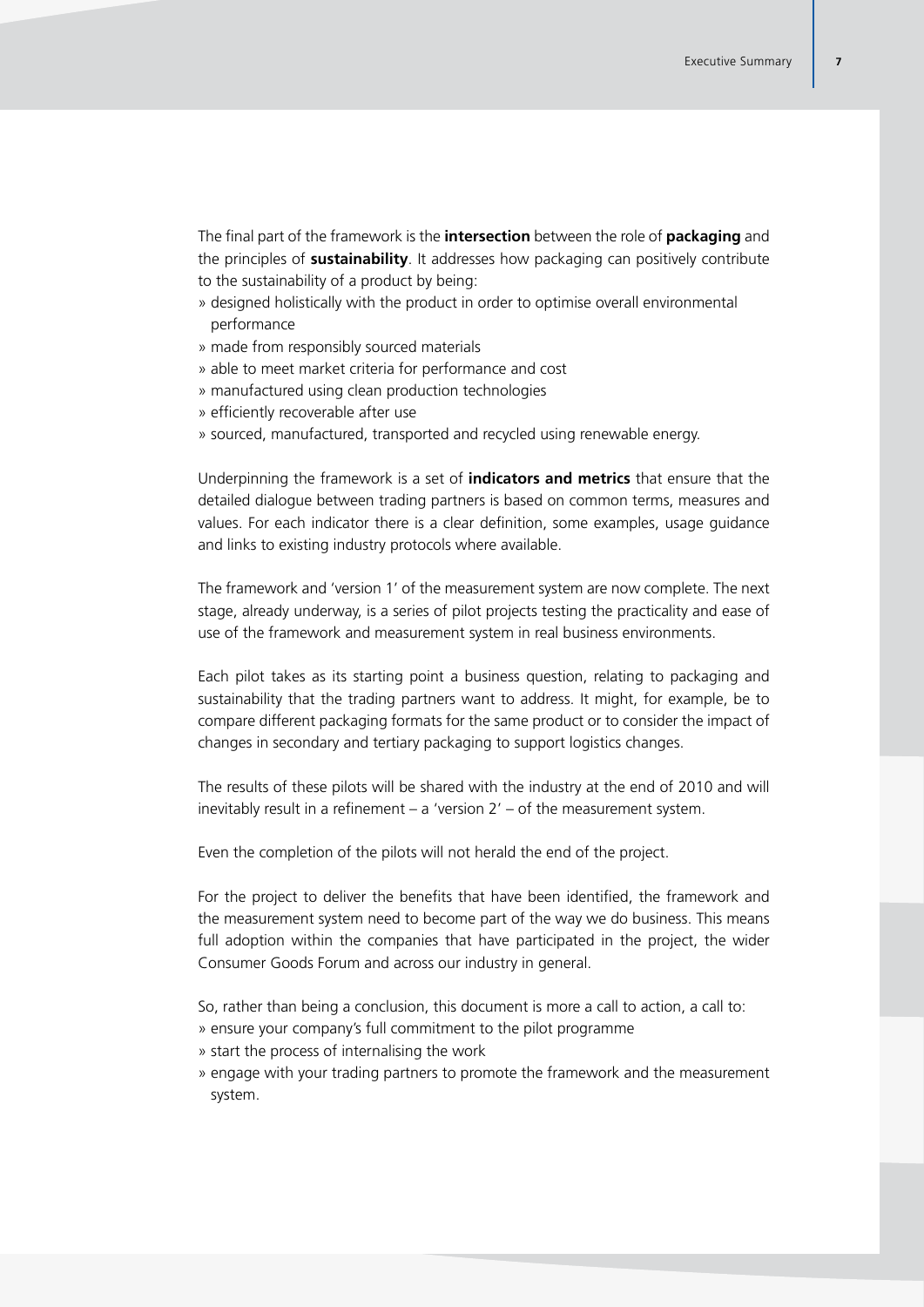# **2 Introduction**

# **2.1 The Vision for the Project**

This project delivers to our industry a common language to enable more meaningful and informed dialogue between trading partners and within industry groups about the relationship between packaging and sustainability.

We believe that this will, in turn, ensure better decision making, both within companies and collectively.

The common language proposed herein includes common definitions regarding packaging sustainability, principles, indicators and metrics, and guidance on how to use this framework and the measurement system.

### **2.2 The Business Case**

Sustainability has risen dramatically up the agenda in recent years. Once the preserve of NGOs and pressure groups it is now a central part of business strategy and increasingly relevant to the consumers we serve.

Companies increasingly understand that an effective approach to sustainability helps to manage risk, reduce costs, become more innovative and efficient, and grow customer loyalty. There is a risk, though, that action is not always sufficiently co-ordinated; that we, as businesses, do not work as closely together as we might, and, as a result, our response is less strong and less efficient than it could be.

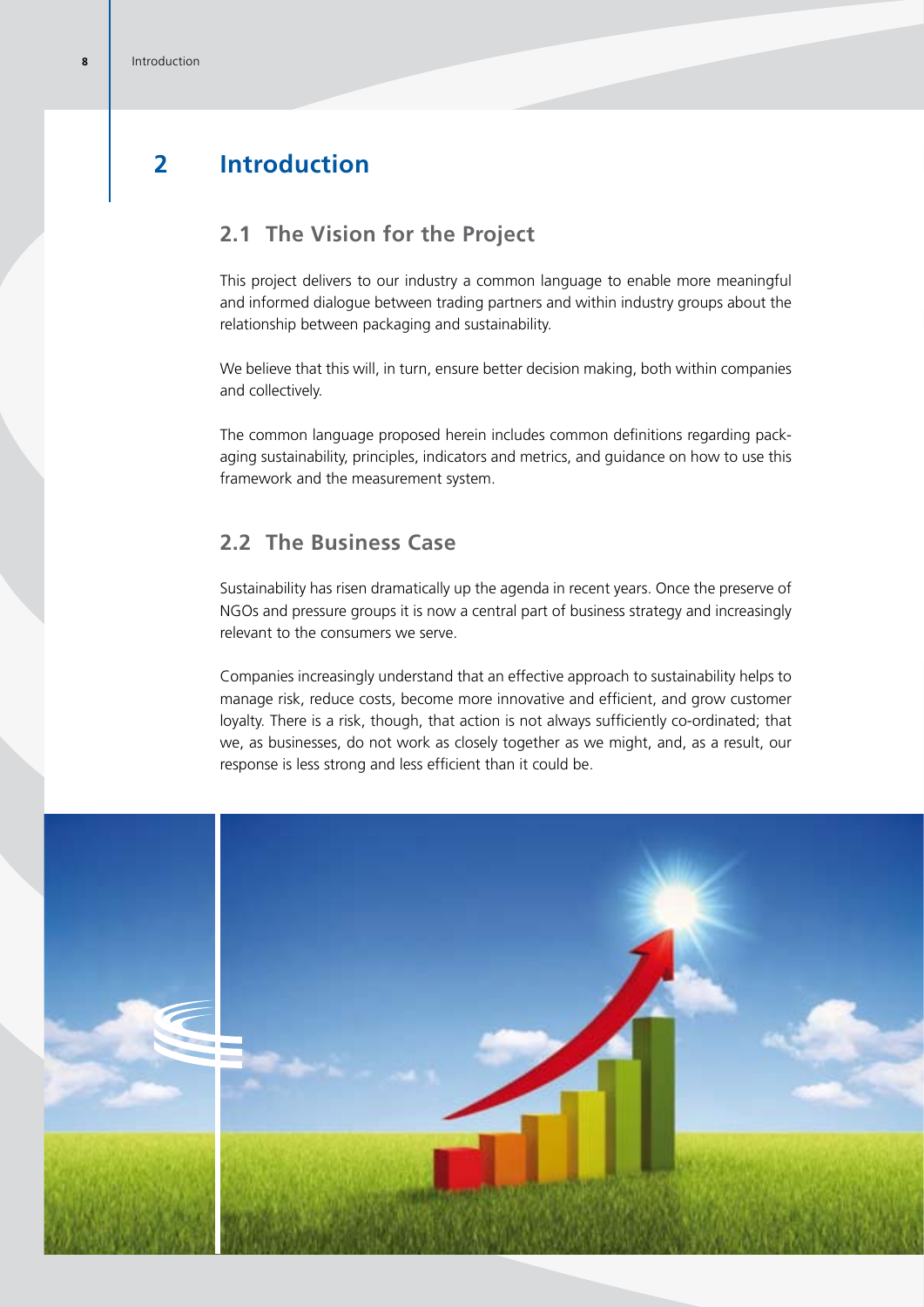Consumers, and regulators, see packaging as a key concern. They want an end to what they perceive as over packaging and they want consistency of information, including clarification on what packaging can and can't be recycled.

Businesses, however, whether they are manufacturers or retailers, judge the environmental sustainability of their products from different perspectives and use different approaches.

For example, some companies focus on weight reduction, believing it provides a reasonable proxy for sustainability through lower raw material inputs, reduced transport, less waste and lower CO2 emissions. But this emphasis on weight has some unintended consequences, including greater wastage if the packaging becomes too fragile.

Other companies use life cycle analysis to help them measure sustainability. This is a more comprehensive approach but it can be costly in both resources and time and there are not always commonly agreed measurement approaches.

To support an effective industry response, there is a need for common metrics and definitions on how companies should measure the sustainability of their packaging – bringing together the work of existing programmes which touch on similar areas and adding a global dimension and CEO leadership to the issue.

The more unified approach of a packaging and sustainability measurement system will not only enable organisations to work together more effectively but also allow them to realise new opportunities and manage risks.

The benefits include:

#### **» Cost reduction:**

By harmonising our approach for measuring and asking for packaging information, organisations can work together more effectively – setting clear expectations of each other and reducing the time needed to respond to requests.

#### **» Reduced impact:**

Analysing packaging data will help identify sustainability "hot spots" that can then be addressed. It will also help identify opportunities to reduce costs,

#### **» Improved consumer perception:**

Through measurement and understanding organisations can identify opportunities to deliver consumer expectations.

#### **» Improved decision making:**

A common and robust set of metrics provide us with a common, rounded, fact based foundation for us to understand priority sustainability issues, agree appropriate industry actions – and understand the implications.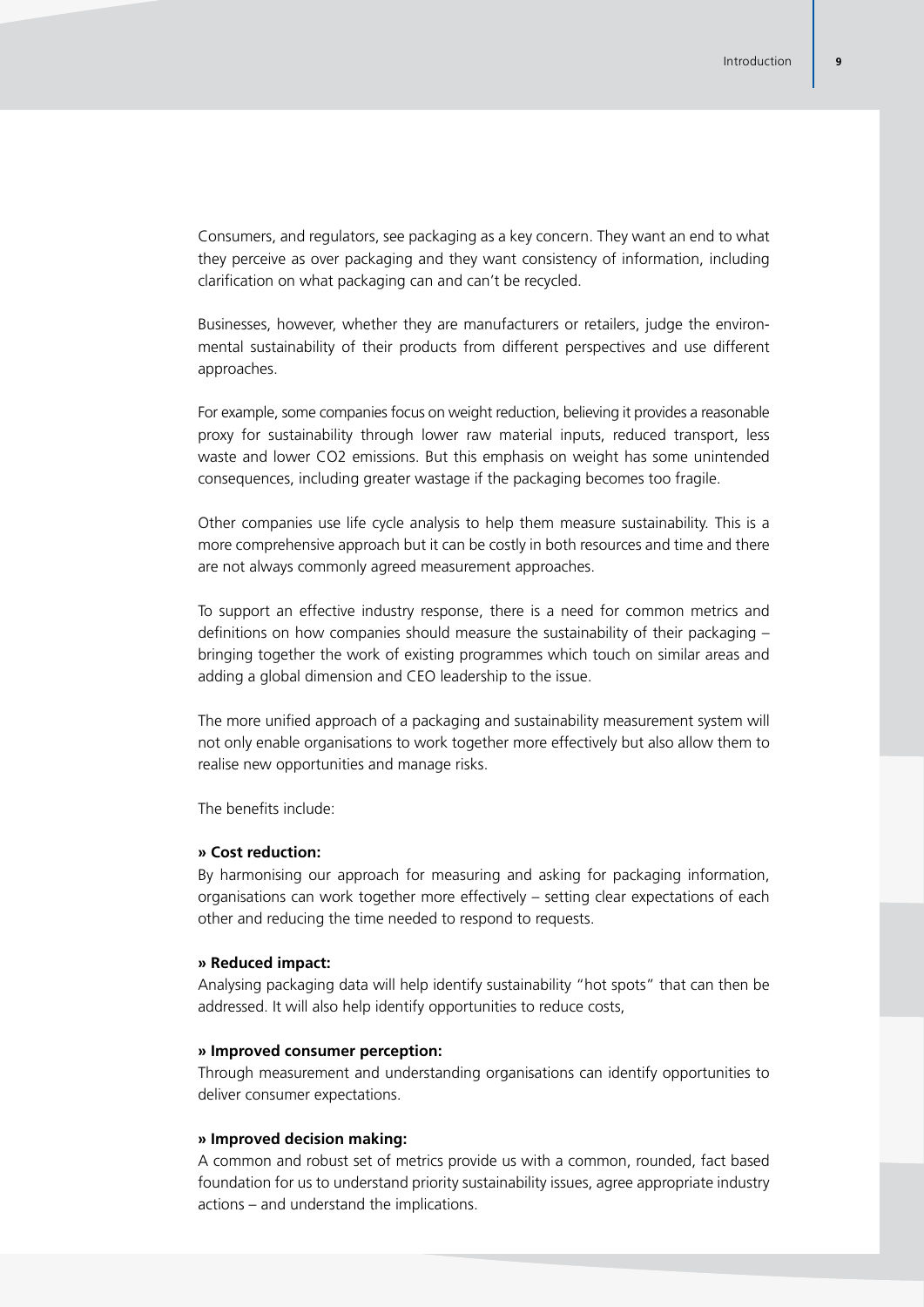#### **» Extended influencing:**

Demonstrating leadership by proactively managing the issues related to packaging can allow organisations to:

- demonstrate that by informing and empowering consumers, much more can be achieved than is possible through regulation
- work with local authorities and government to support the development of an efficient recycling infrastructure and maximise the recovery of packaging materials
- respond swiftly and accurately to requests for information on our packaging optimisation work
- demonstrate progress and build the case against the need for further regulation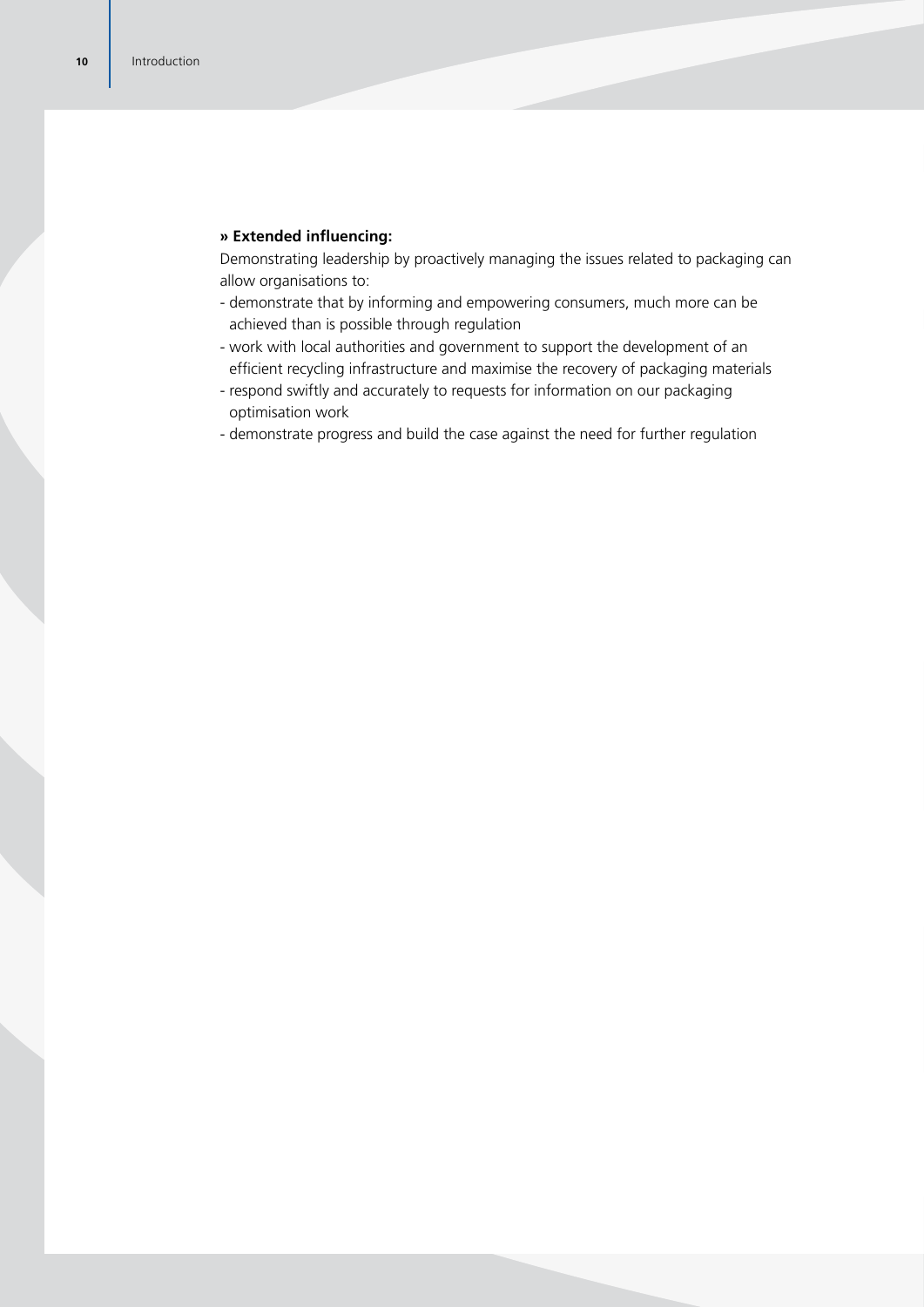# **3 The Role of Packaging**

Whilst the fundamental role of packaging is to deliver the product to the consumer in perfect condition, it also serves a variety of other purposes.

Good packaging uses only as much of the right kind of material as necessary to deliver what is required. As packaging is reduced, the range of scenarios under which product losses occur rises, until eventually a point is reached where the increase in product loss exceeds the savings from the use of less packaging material. Any reduction in packaging beyond that point is a false benefit, since it increases the total amount of waste in the system.

Consumers generally only see the primary product packaging, that being the packaging of the product that they pick up at the shelf. Secondary and tertiary packaging, used for grouping and transporting products, also play an important role in both the function and impact of packaging.

Well-designed packaging will meet the requirements of the product while minimising the economic, social and environmental impacts of both the product and its package.

| <b>Function</b> | <b>Features</b>                                                                                                                                                                                    |
|-----------------|----------------------------------------------------------------------------------------------------------------------------------------------------------------------------------------------------|
| Protection      | » Prevent breakage (mechanical protection)<br>» Prevent spoilage (barrier to moisture, gases, light, flavours and aromas)<br>» Prevent contamination, tampering and theft<br>» Increase shelf life |
| Promotion       | » Description of product<br>» List of ingredients<br>» Product features & benefits<br>» Promotional messages and branding                                                                          |
| Information     | » Product identification<br>» Product preparation and usage<br>» Nutritional and storage data<br>» Safety warnings<br>» Contact information<br>» Opening instructions<br>» End of life management  |
| Convenience     | » Product preparation and serving<br>» Product storage<br>» Portioning                                                                                                                             |
| Unitisation     | » Provision of consumer units<br>» Provision of retail and transport units                                                                                                                         |
| Handling        | » Transport from producer to retailer<br>» Point of sale display                                                                                                                                   |

*Table: Functions of Packaging*



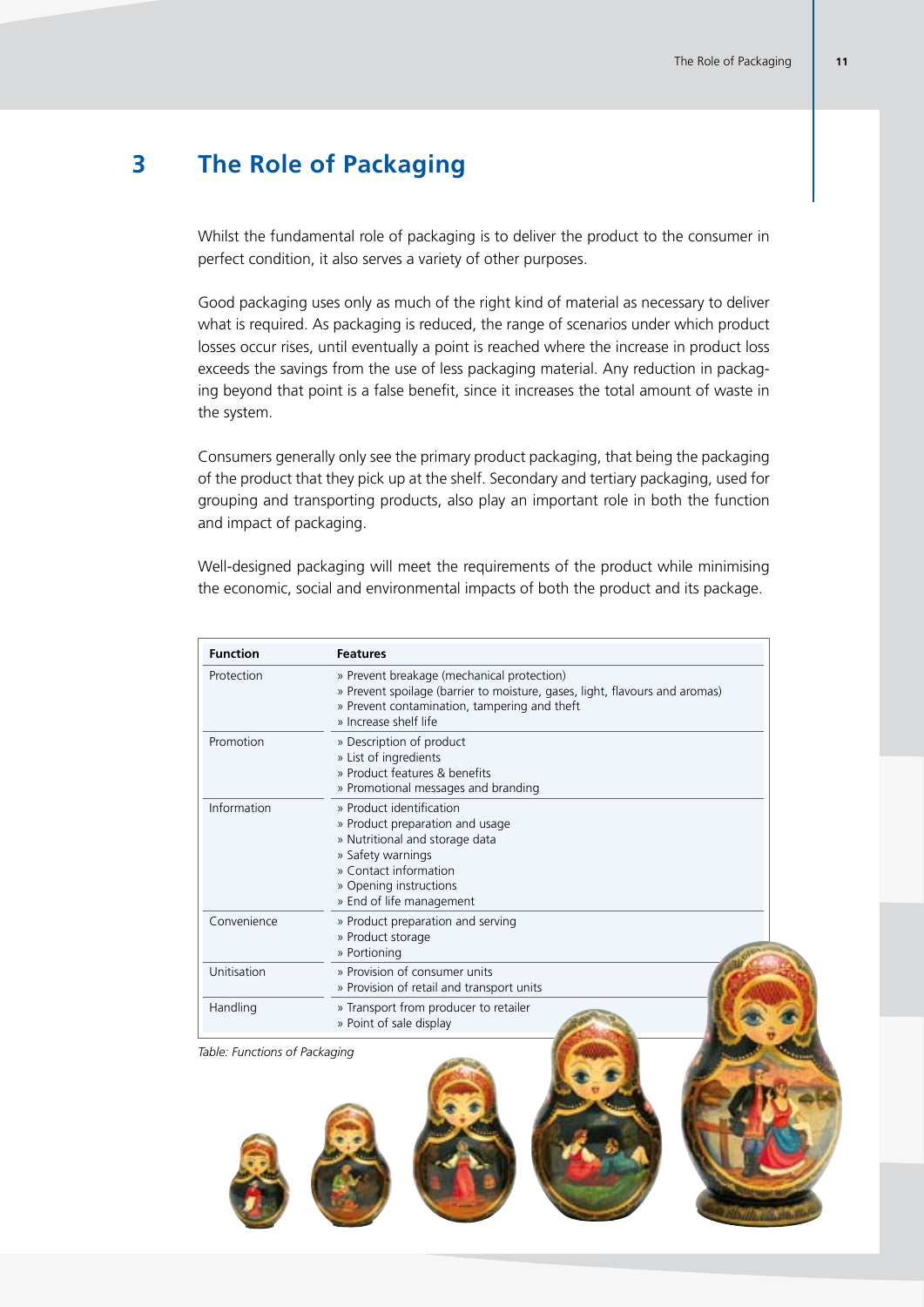# **4 The Principles of Sustainability**

### **4.1 Sustainable Development**

In 1987 the Brundtland Commission developed the most commonly applied definition of Sustainable Development: *"Development that meets the needs of the present without compromising the ability of future generations to meet their own need. This involves addressing economic, social and environmental factors and their interdependence in an organization's decision-making and activities."*

### **4.2 Sustainability Claims**

Within this context, the term 'sustainable' does not have a specific definition but is used in its usual (dictionary definition) sense, for instance: "to maintain or keep going continuously". However there is a strict ISO requirement (14021) that claims of achieving sustainability shall not be made for self-declared environmental claims.

### **4.3 Sustainability for Organisations**

Sustainability in the corporate sector encompasses strategies and practices that aim to meet the needs of stakeholders today while seeking to protect, support and enhance the human and natural resources that will be needed in the future.

### **4.4 Understanding Life Cycle Thinking**

Genuine environmental improvements require a **Life Cycle Thinking** approach to packaging/product systems that covers the *"consecutive and interlinked stages of a product system, from raw material acquisition or generation from natural resources to final disposal".* This can also be referred to as a cradle-to-grave process.

The United Nations Environmental Program has proposed that *"the purpose of life cycle thinking is to prevent piecemeal approaches and avoid problem shifting from one life cycle stage to another, from one geographic area to another, and from one environmental medium to another."*

**Life Cycle Assessment** applies a rigorous quantitative process to Life Cycle Thinking and is the predominant tool used to substantiate the environmental impacts for goods and services. It involves careful compilation and evaluation of the inputs, outputs and the potential impacts of a product system throughout its life cycle.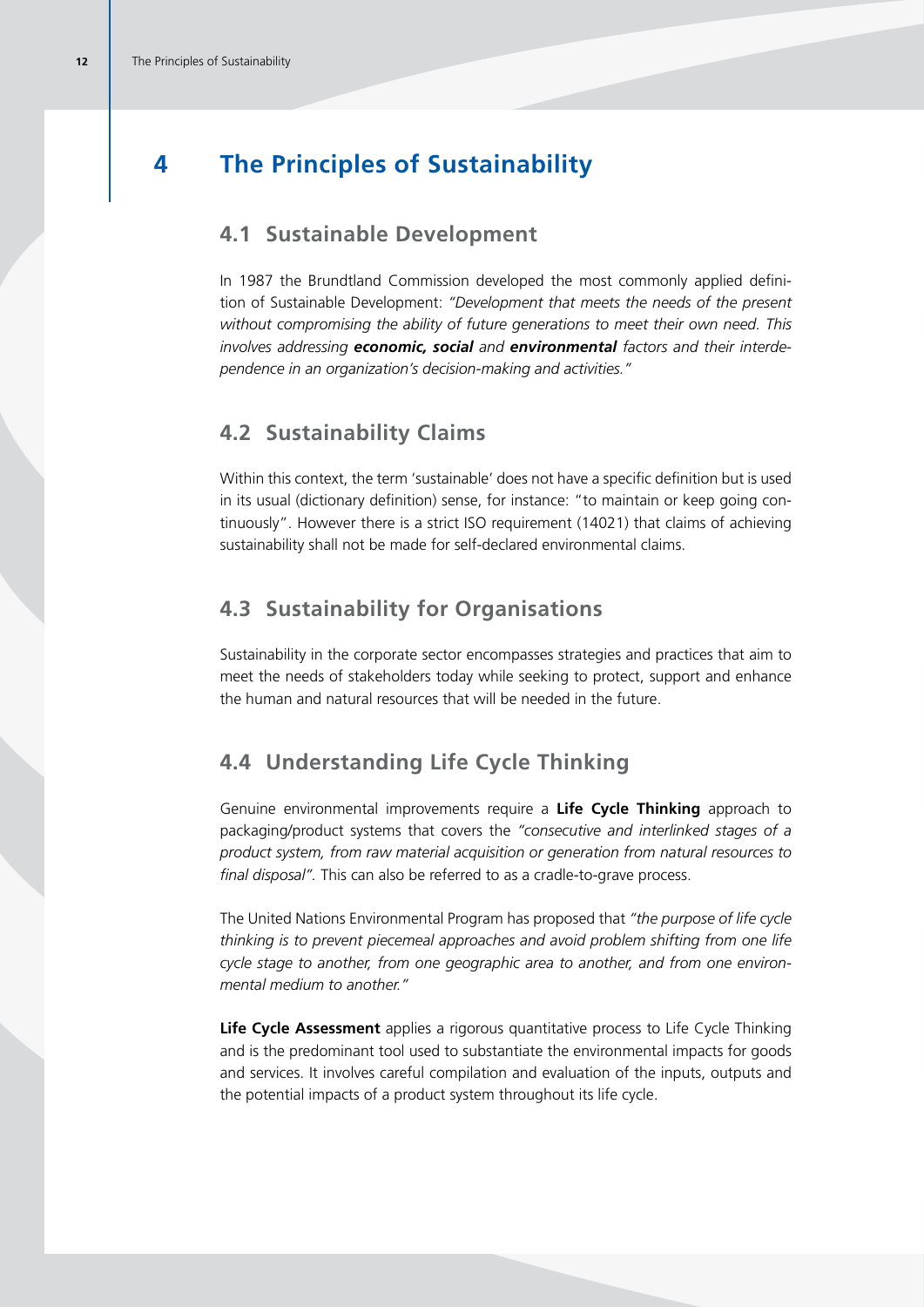# **5 How packaging can contribute to improving Sustainability**



In viewing how packaging can contribute to improving sustainability there are some key principles that always need to be considered:

- » Packaging makes a valuable contribution to economic, environmental and social sustainability through protecting products, preventing waste, enabling efficient business conduct.
- » It also provides consumers with easier purchasing decisions and, of course, the benefits of the products it contains.
- » The fundamental role of packaging is to deliver the product to the consumer in perfect condition.
- » Attempts to reduce packaging impacts should only be pursued if they maintain or reduce the impacts of the packed product.
- » Because of its role in protecting the product packaging can only be properly evaluated as part of a complete product life cycle
- » Optimal performance is achieved when product and packaging are designed together from conception
- » Packaging design also needs to factor in the post-consumption disposal opportunities available in the local market
- » There is no such thing as a fundamentally good or bad packaging material: all materials have properties that may present advantages or disadvantages depending on the context within which they are used.

Products generally represent far greater resources and have a much higher inherent value than the packaging used to protect them. Thus, product losses due to underperforming packaging are likely to cause much greater adverse effects on the environment than the gains made through excessive packaging reduction.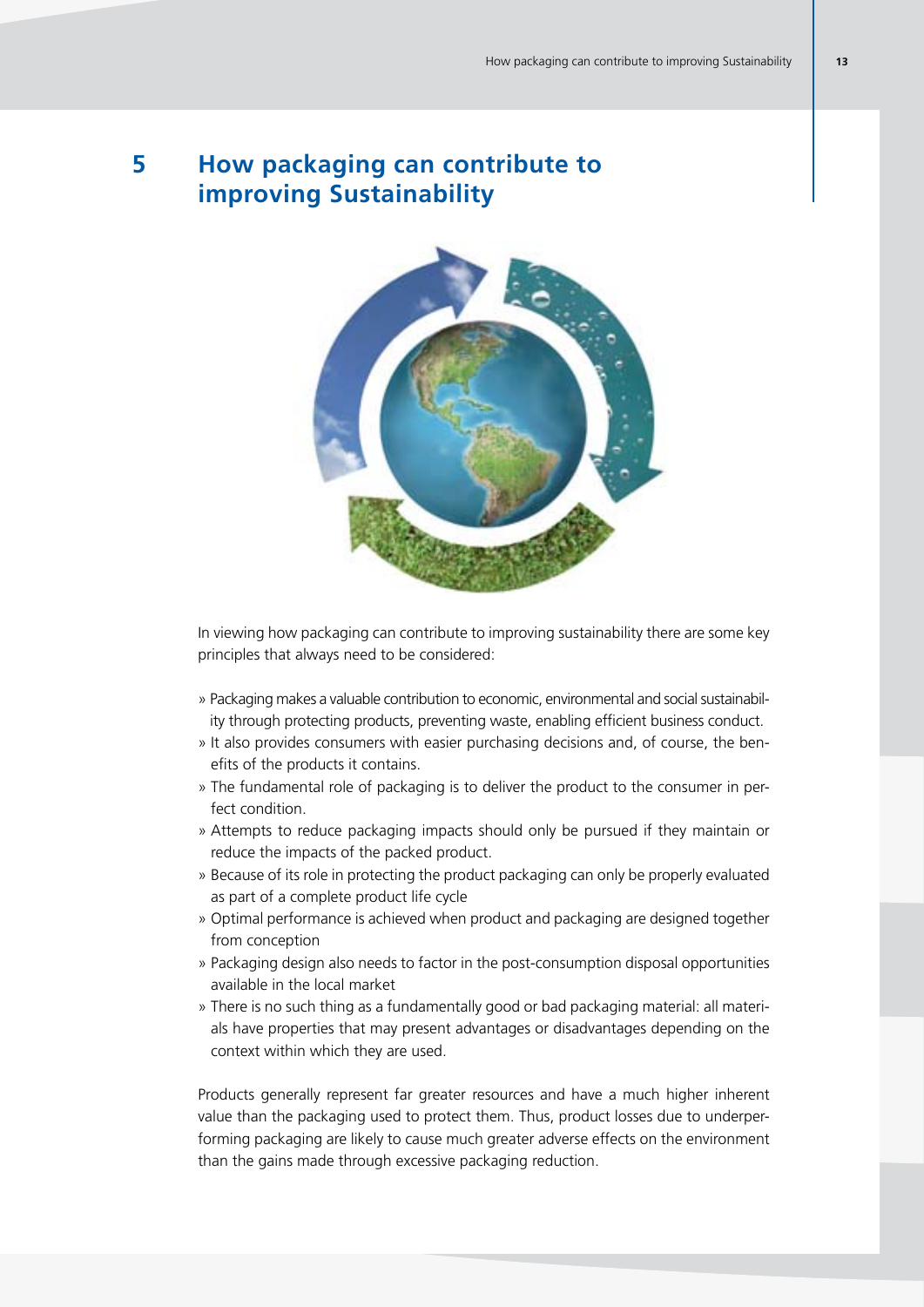However, it is also true that across our industry there are opportunities to optimise packaging and so increase its contribution to the overall sustainability of the packaged product.

To positively contribute to the sustainability of a product, packaging should increasingly be:

- » designed holistically with the product in order to optimise overall environmental performance
- » made from responsibly sourced materials
- » manufactured using clean production technologies
- » efficiently recoverable after use
- » sourced, manufactured, transported and recycled using renewable energy

In addition the packaging will need to:

- » meet consumer choice and expectations
- » be beneficial, safe and healthy for individuals and communities throughout its life cycle
- » meet market criteria for performance and cost

When these principles are respected, the impact of packaging is minimised and the benefits maximised.

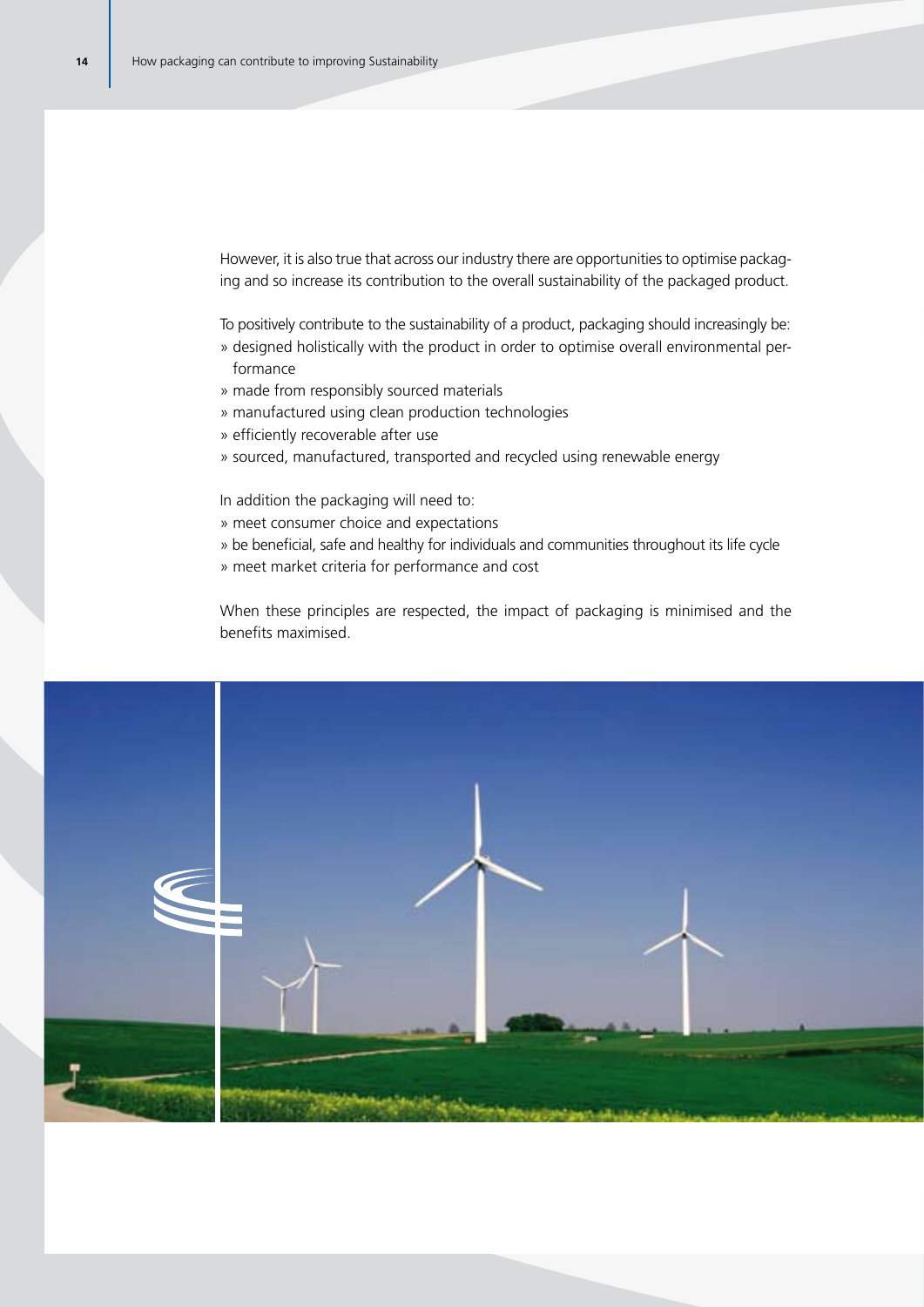# **6 Measurement System: Indicators and Metrics for Packaging and Sustainability**

### **6.1 Principles**

The comprehensive Indicators and Metrics laid out herein:

- » Consider packaging in the context of the packed product and account for the complete packaging system
- » Can be used by all members of a packaging supply chain (although not all indicators and metrics are relevant for all organisations or all types of packaging and associated supply chain functions).
- » Cover the complete packaging life cycle
- » Clearly define terminology
- » Address the need to establish goals and set the measurement boundary and scope
- » Offer a common approach to enable members of a supply chain to measure the same packaging attributes and normalise the data in the same way.

### **6.2 Understanding Indicators & Metrics**

The measurement system developed for this project is based on the use of **indicators** and **metrics**.

An **indicator** is used as a proxy for an issue or characteristic an organisation wants to measure. An indicator describes a concept and can express movement – whether positive or negative – toward a goal. Generally, an indicator focuses on a piece of a system that can provide a sense of the bigger picture. For example, the indicator "small business survival rate" provides information about the overall economic health of a region.

A metric is the method used to express an indicator. Metrics are often computational or quantitative, but can also be a qualitative assessment. Metrics are typically expressed as a numerator and a denominator, i. e., "A per B." For example, a metric to quantify the indicator "virgin material content" could be expressed as "% of total virgin material used per tons of packaging component."

Indicators and metrics serve distinct purposes in the measurement process. Together, indicators and metrics provide an effective means by which an organisation can understand where they are, where they are going and how much further they need to go relative to a stated goal or objective. Therefore it has become commonplace to use "metrics" to refer to an indicator and metric as a single entity.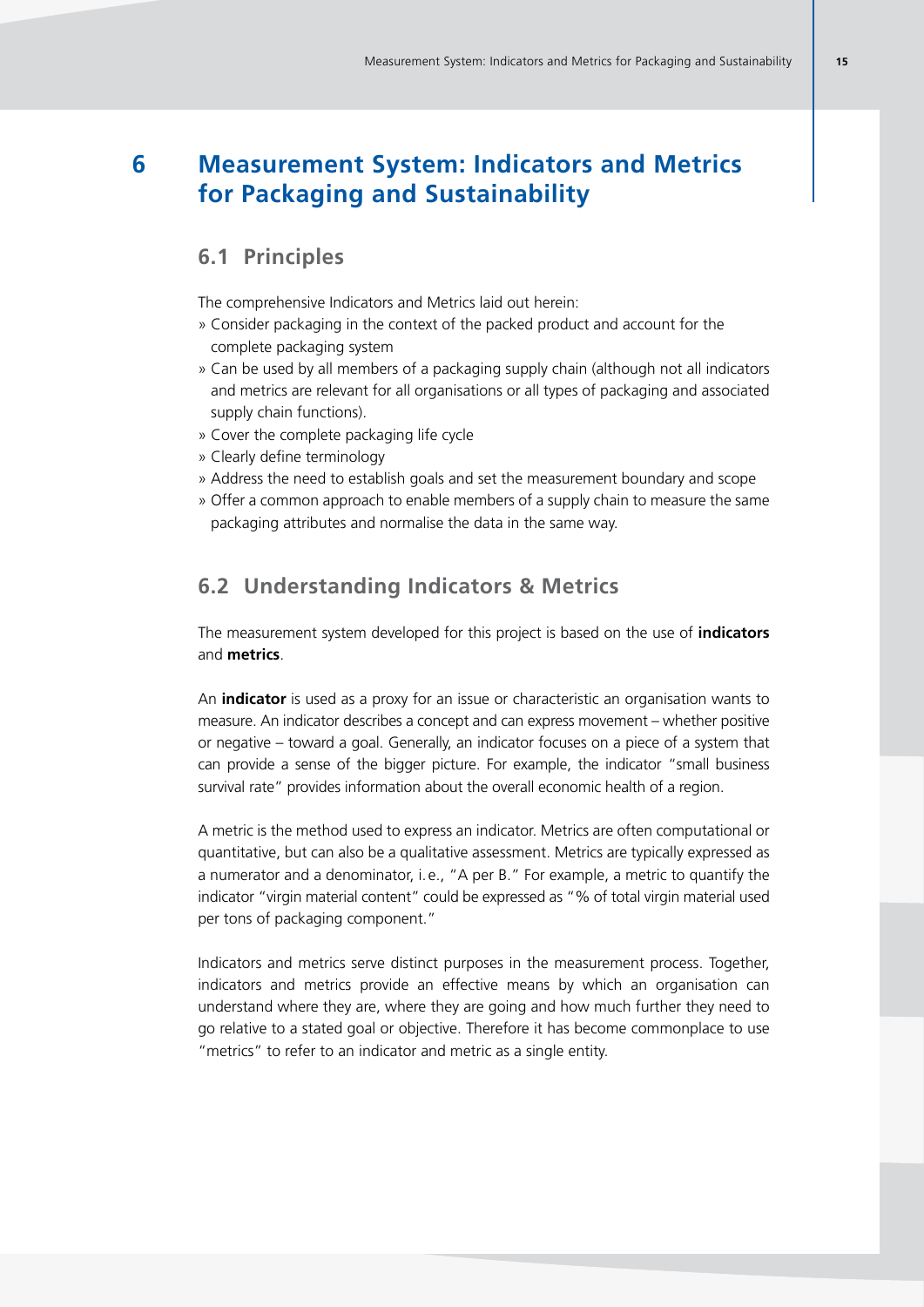### **6.3 The Measurement System**

The project team, starting from a base of the SPC Indicators and Metrics work, has developed a measurement system for assessing the sustainability of packaging in the context of the packaged project. For the first time this provides a globally agreed language for trading partners to undertake business discussions about how to implement packaging sustainability programmes.

### **6.3.1 Indicators**

The project team have identified 52 indicators, covering the environmental, economic and social pillars of sustainability. These are laid out in the table below.

| <b>GPP Indicators</b>               |                                       |                                             |                                        |  |  |  |  |  |
|-------------------------------------|---------------------------------------|---------------------------------------------|----------------------------------------|--|--|--|--|--|
| <b>Environmental</b>                |                                       |                                             |                                        |  |  |  |  |  |
| Packaging weight                    | Total material input                  | Packaging weight<br>reduction               | Packaging to product<br>weight ratio   |  |  |  |  |  |
| Material waste                      | Virgin material content               | Recycled content                            | Renewable content                      |  |  |  |  |  |
| Chain of custody                    | Toxicants concentration               | Water used from stressed<br>resources       | EMS use                                |  |  |  |  |  |
| Energy audits                       | Packaging recycling rate              | Selling unit cube<br>efficiency             | Transport packaging<br>cube efficiency |  |  |  |  |  |
| Packaging composting rate           | Packaging reuse rate                  | Packaging energy<br>recovery rate           | Packaging landfill rate                |  |  |  |  |  |
| <b>Life Cycle Indicators</b>        |                                       |                                             |                                        |  |  |  |  |  |
| Cumulative energy<br>demand         | Cumulative energy<br>demand renewable | Water consumption                           | Land occupation                        |  |  |  |  |  |
| Climate change                      | Ozone depletion                       | Toxicity (cancer)                           | Toxicity (non cancer)                  |  |  |  |  |  |
| Particulate emissions               | Ionizing radiation<br>(human)         | Photochemical ozone<br>creation potential   | Acidification potential                |  |  |  |  |  |
| Eutrophication potential            | Freshwater ecotoxicity<br>potential   | Resource depletion                          |                                        |  |  |  |  |  |
| <b>Economic</b>                     |                                       |                                             |                                        |  |  |  |  |  |
| Total cost of packaging             | Packaged product wastage              | Life cycle embodied<br>energy protection    | Packaging service value                |  |  |  |  |  |
| <b>Social</b>                       |                                       |                                             |                                        |  |  |  |  |  |
| Product safety                      | Packaged product shelf life           | End-of-life<br>communications               | Community investment                   |  |  |  |  |  |
| Child labour                        | Forced or compulsory<br>labour        | Freedom of association<br>and/or collective | <b>Discrimination</b>                  |  |  |  |  |  |
| Excessive working hours             | Remuneration                          | Occupational health                         | Safety performance                     |  |  |  |  |  |
| Responsible work place<br>practices |                                       |                                             |                                        |  |  |  |  |  |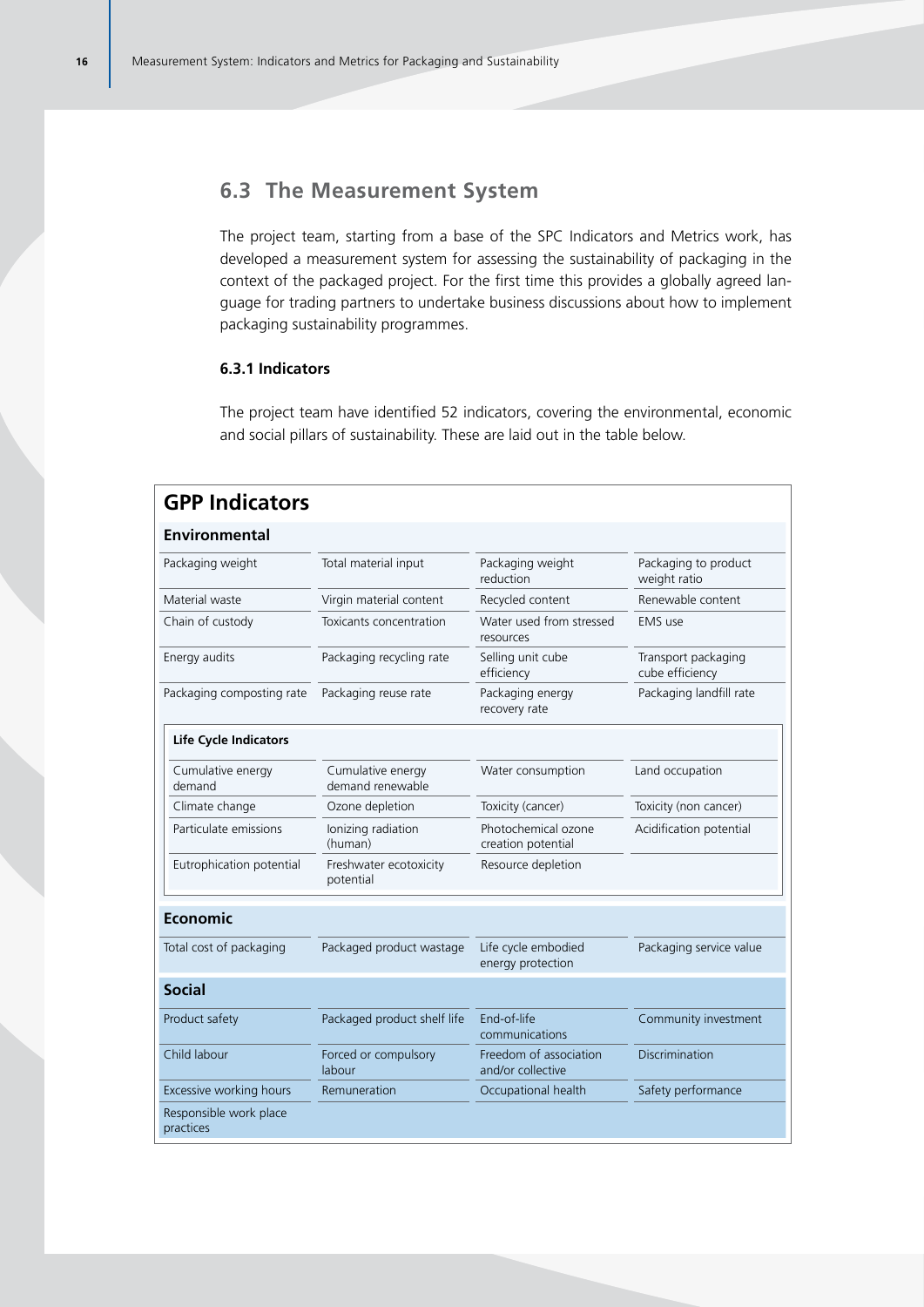

#### **6.3.2 Examples of Indicators**

For each indicator the project team have laid out supporting information that clearly defines the indicator, gives the metric and guidance on what and where to measure. These will, of course, be refined during the pilot phase.

Below are three examples of the detailed indicator information.

#### **Environmental Indicator: Recycled Content**

#### **Definition**

The ratio of recycled material to total material used in packaging constituents, packaging components, or packaging systems. For certain materials such as glass, steel and aluminium, all incoming material destined for recycling is introduced in the material manufacturing process as recycled content does not sensibly change the properties of the material itself. The recycled content will therefore vary over time as a function of supply of recycled material and demand for the material in question. Therefore, these industries argue that it makes more sense to refer to recycling rates than recycled content.

#### **Metric**

Percent recycled material of total quantity of material used per packaging constituent, packaging component or packaging system. Pre-consumer and post-consumer recycled content shall be specified separately.

#### **Examples**

- » % recycled content/packaging constituent
- » % recycled content/packaging component
- » % recycled content/packaging system

#### **What to Measure**

Measure post consumer recycled material and pre-consumer (recycled material which cannot be used in the process generating the material) as per ISO 14021. For additional guidance, refer to standard ISO 14021.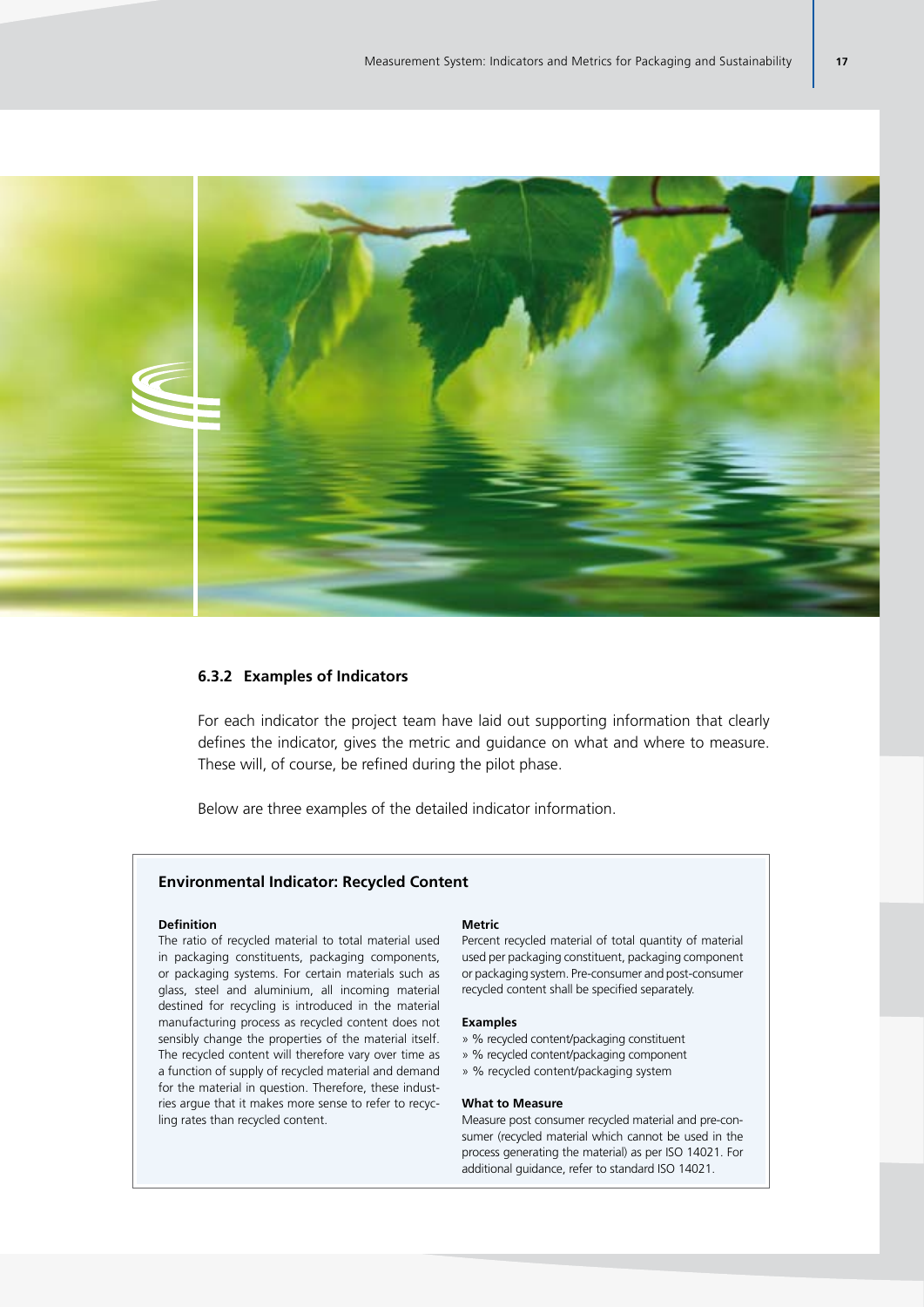#### **Environmental Life Cycle Indicator: Water consumption**

#### **Definition**

The water consumption indicator reflects the aggregated net volume of fresh water withdrawn, used and degraded by the product system under investigation, causing this water volume to become unavailable for direct or immediate use. All possible fresh water sources should be considered (e.g. groundwater, public network, river stream), except for rain water. We recommend measuring the fresh water consumption indicator at a data inventory level. Despite considerable work on methodological development in recent years (e.g. the water footprint), no broad consensus yet exists on how to weight different water qualities (e.g. river vs. fossil groundwater) and on how to model the impact on the environment and human health related to the water use.

#### **Metric**

m3 fresh water/functional unit

#### **Whom/What at the end am I damaging?**

Water is essential to sustain life. Although renewable, water is locally and temporally a finite resource. As such, fresh water needs for industrial, agricultural and domestic purposes may raise situations of competition and overutilization, with detrimental impacts on the environment and the local communities. Examples can be found in many areas of the world (e.g. Lake Aral). Fossil groundwater extraction can even be considered as a resource depleting activity, where the recharge rate is not as great as, or greater than, the rate of depletion. This indicator deals with water quantity rather than issues of water quality which are considered under other impact categories.

#### **How do I damage?**

The consumption of water limits the ability of the environment or human society to use this resource. In some parts of the world the overall needs for water are in good balance with the water availability in that region, and no situation of competition exists. Conversely, in other regions, where water is a scarce, or relatively scarce, resource including for example parts of the U.S. and Europe, consumption of water can significantly affect other users and/or the environment. Such situations of imbalance are expected to increase as a consequence of climate change, population growth and lifestyle changes.

#### **Why does it matter?**

Water is essential to human health and ecosystem quality. Lack of or limited access to fresh water can result in detrimental hygiene conditions, resulting in the spread of diseases, and water shortages for irrigation or ingestion, resulting in malnutrition. Similarly, ecosystems like wetlands, which present a considerable plant and fauna diversity, would not be able to fulfill their ecological functions without sufficient water input.

#### **What do I have to check, take into account in my supply chain?**

Agriculture is by far the largest consumer of water resource. Packaging material sourced from agricultural feedstock might thus score higher on fresh water consumption, especially if they rely on irrigation. Further, waste recovery activities such as recycling might have larger water consumption scores than alternative treatments due to the need to clean the end-of-life material after collection.

#### **When do I have to use/select/consider this indicator?**

The selection of the water consumption indicator is recommended if the packaging material presents a high content of biogenic raw materials derived from agricultural feedstock. Water consumption may merit deeper consideration and investigation where parts of a supply chain operate in areas of water shortage or scarcity.

#### **How specific can I interpret the resulting indicator?**

The water consumption indicator refers to the aggregated water consumption only. This indicator does not address the local aspect of water sourcing, i.e. does not differentiate the impacts related to e.g. water withdrawal from a water-stressed vs. waterabundant well. An indicator of water consumption by itself is therefore not adequate to assess use of water resources from a sustainability perspective. It should further be noted that existing inventory data is often incomplete and inconsistent in its treatment and quantification of water. The indicator should therefore be treated and interpreted with caution.

#### **How can I reduce uncertainty & evaluate the significance of an impact?**

A separate accounting of water use in water-stressed regions, and of water depletion, would greatly improve the significance of the indicator results.

#### **Whom to ask, where to look at?**

The ReCiPe handbook contains only a generic chapter on water consumption. The reader is further referred to the Water Footprint Network Website (www. waterfootprint.org) for more information on the emerging water footprint methodologies. The UNEP – SETAC working group on water use in LCA and the ISO working group on the accounting and impact modeling for water in LCA are recommended as additional information source.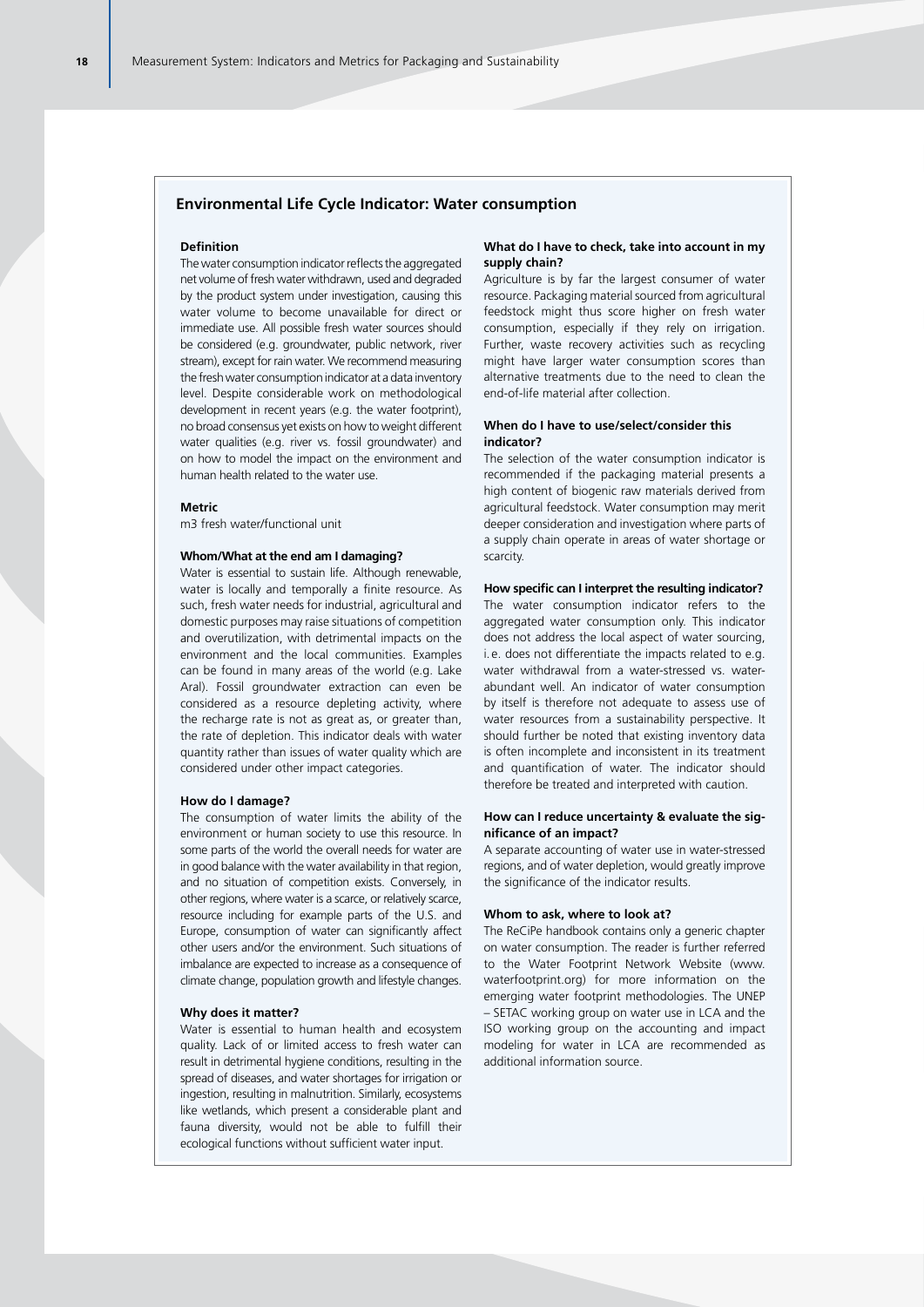#### **Economic Indicator: Packaged Product Wastage**

#### **Definition**

The value of packaged product lost due to packaging failure.

#### **Metric**

Cost of packaged product lost or returned plus cost of the product's packaging per functional unit, e.g. number of servings.

#### **Examples**

 $\rightarrow$  \$ of packaged product + \$ of packaging lost/ 10,000 units of sales packaging

#### **What to Measure**

Calculate the total cost of a unit of sales packaging. Add that cost to the stated value of the lost or returned product. Include the cost of primary and secondary packaging.

#### **What not to Measure**

Do not include the cost of transport packaging unless there is bulk product loss due to failure at the transport system level.

#### **6.3.3 Where to go for more information**

The measurement system, including the detailed descriptions and supporting information for the metrics will be continuously updated during the pilot phase. The most up to date version of the measurement system is always available from the GPP project web site at http://globalpackaging.mycgforum.com/

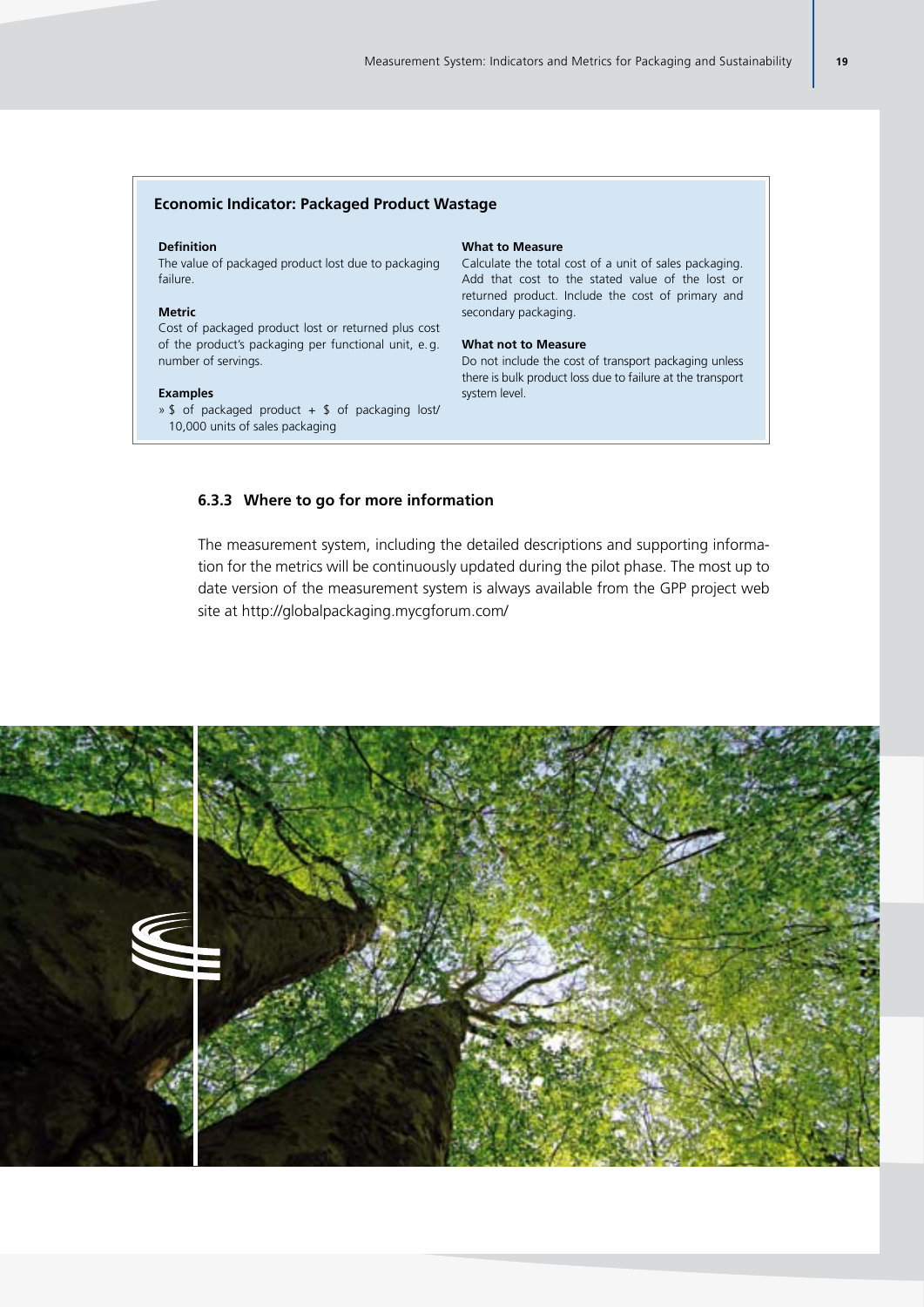# **7 Implementation – Pilot Programmes**

The project team has developed this framework and measurement system which are now published. This effectively brings to an end the development phase for this project. However, the project is certainly not finished. The hardest part remains: getting industry implementation, which starts with piloting the framework and the measurement system.

A pilot programme involving more than 25 companies started in April 2010 and will continue until September 2010.

### **7.1 Pilot Objectives**

The objective of the pilots is to prove the applicability and value of the measurement system (consisting of indicators and metrics) for packaging in the context of sustainable development. The indicators and metrics, along with the framework, need to provide companies with a common language that can be used internally or jointly with trading partners, to shape discussion and action designed to improve sustainability performance.

The feedback from the pilots will be used to update and finalise the GPP framework and measurement system.

Further to this, the pilot projects are expected to highlight which data is readily available within the industry, what are the limiting factors in obtaining data and what processes should be developed to ensure data availability in the future.

### **7.2 Pilots Underway**

The companies listed below have committed to participate in the pilot programme. The framework and measurement system can be implemented internally as well as multicompany but the majority of the pilots involve two or more companies.

| AEON                   | Dyna Pack            | KAO               | Procter & Gamble  |
|------------------------|----------------------|-------------------|-------------------|
| Alcan Packaging Beauty | Freudenberg          | Kraft Foods       | Reckitt Benckiser |
| Ardagh Glass           | <b>General Mills</b> | Kroger            | SC Johnson        |
| <b>Beiersdorf</b>      | Green Bay Packaging  | Leeb Flexibles    | Sobey's           |
| <b>British Glass</b>   | Hannaford            | L'Oréal           | Target            |
| Carrefour              | Heineken             | Mettler Packaging | Tesco             |
| Coca-Cola              | Henkel               | Nestlé            | Tetrapak          |
| Colgate-Palmolive      | Hilex Poly           | PepsiCo           | Unilever          |
| Duro Bag               | Janes Fine Foods     | Power Pack        | WalMart           |

All of the pilots start by establishing a business context which leads to a business question which needs to be answered by the pilot. The quality of the business question is critical to determining the scope of the pilot study. The quality of the question can be enhanced by having established the performance requirements prior to considering the business question.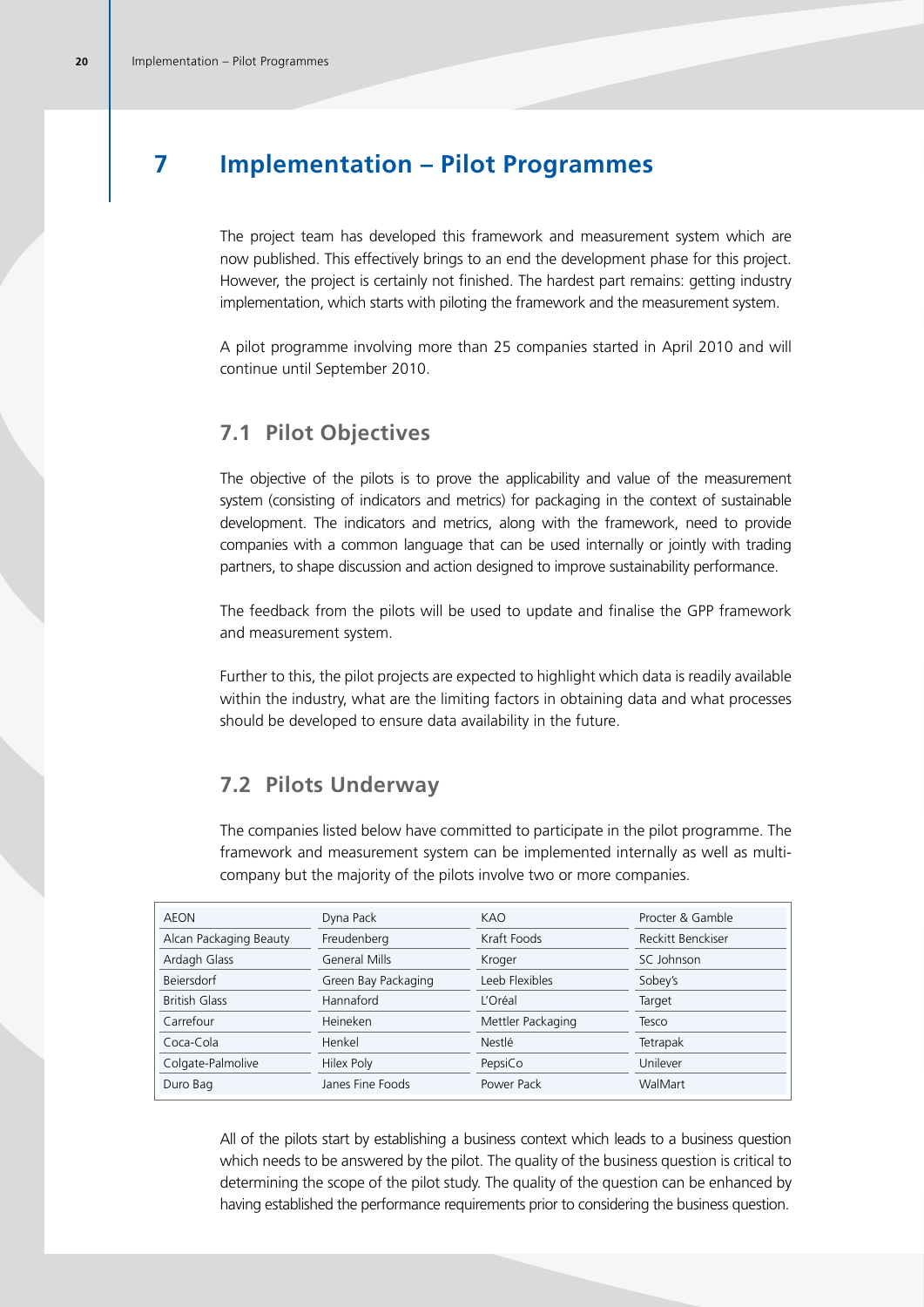The question can be simple or complex and could focus on an internal question or it can focus on external factors.

An example of a business question is included in the Henkel example pilot illustrated below.

#### **Case Study: Henkel and Shelf Ready Packaging**

Henkel undertook a pre-pilot to check the validity of the proposed pilot process. The result of this pre-pilot also serves as an example of a good pilot programme.

All pilots start, of course, with a business question. Henkel focused on Shelf Ready Packaging (SRP) and formulated the business question as: "Do SRP solutions result in higher or lower levels of sustainability across the value chain (within a selected product category)?"

Once the business question was formulated a sub-set of the indicators in the measurement system were identified that were relevant to the question. For the Henkel study this included indicators from all three pillars – environmental, economic and social.

The Henkel team then set about populating the metrics which came from several different departments across the organisation. In some cases this was available from existing Henkel LCA work, but it was recognised that for some companies this data may not be readily available and may be sourced as industry averages from external databases.

In analysing the results the weight given to different impacts is of course subjective and becomes the basis for the discussion with trading partners.





## **7.3 Pilot Completion**

All pilots are due to complete in September 2010 with a summary of the results to be published in November.

At this time the framework and measurement system will be reviewed to incorporate any substantial findings, and an implementation programme will be launched throughout the industry to support companies in embedding the principles of this common language in their daily business activity.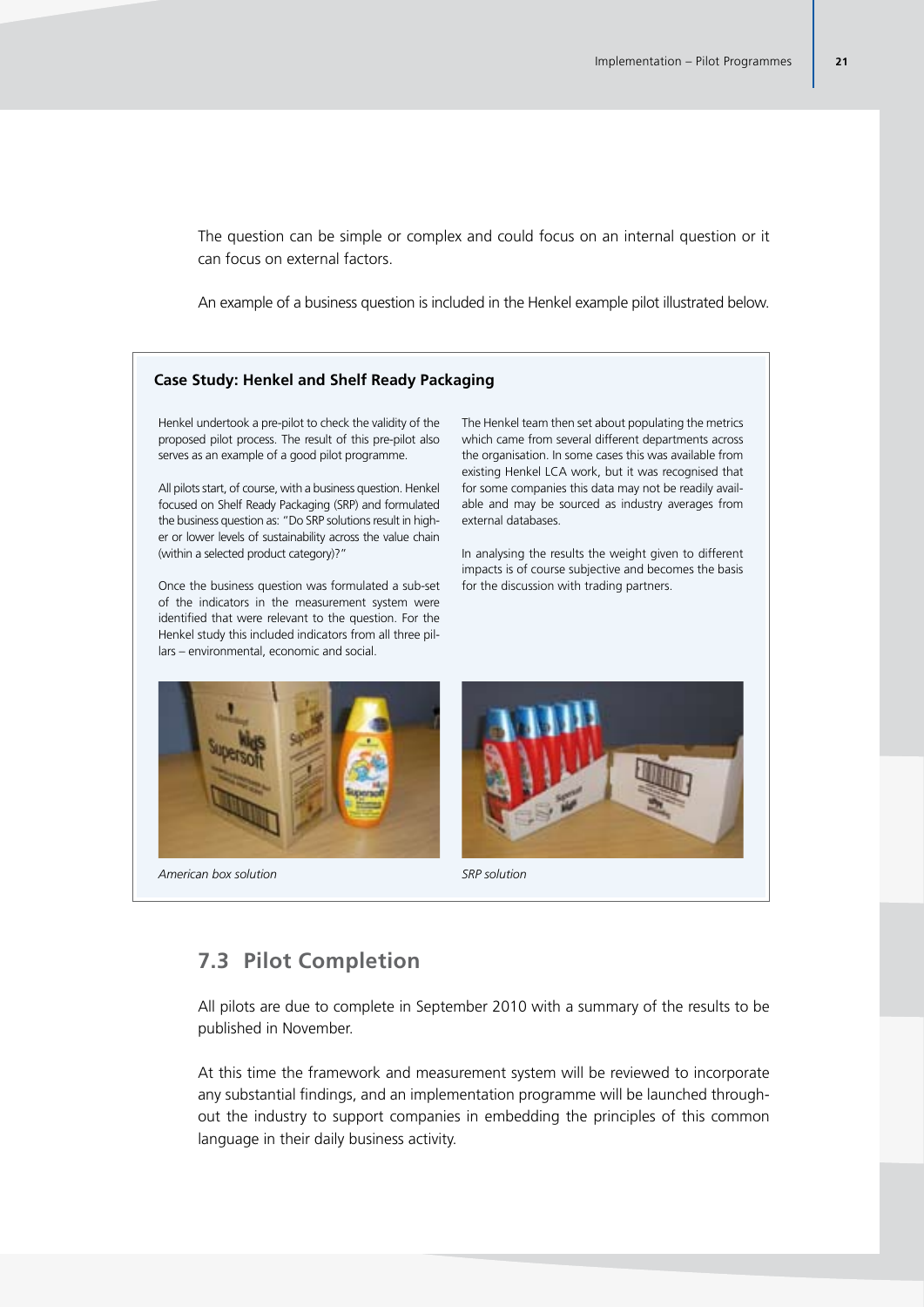# **8 Acknowledgements**

More than 70 people from a wide variety of companies have actively contributed to this project. The industry is indebted to them for their efforts.

#### **Retailers**

Asda, Carrefour, Giant Eagle, Hannaford, Harris Teeter, Kroger, Loblaw, Marks & Spencer, Metro Group, Migros, Pick'n Pay, Royal Ahold, Sam's Club, Safeway, Supervalu, Target, Tesco Stores, Wakefern Food Corporation, WalMart

#### **Manufacturers**

Beiersdorf, Campbell, Colgate-Palmolive, Conagra Foods, Danone, Freudenberg, Fritolay, General Mills, GSK, Heineken, Henkel, JM Smucker, Johnson & Johnson, KAO Corporation, Kellogg, Kimberly-Clark, Kraft Foods, L'Oréal, Mars, McCormick, Nestlé, PepsiCo, Procter & Gamble, Reckitt Benckiser, Sara Lee, SC Johnson, The Coca-Cola Company, Unilever.

#### **Packaging Converters**

Amcor, Arcelor Mittal Packaging, Ball Packaging, Crown Europe, Dow Chemical, Dupont, Exxon Mobil Chemical Films, Mead West Vaco, Novelis, Owen Illinois Inc, SCA Packaging, Sealed Air Corporation, Tetrapak, Treofan

#### **Organisations**

AIM, CCGD, EUROPEN, FCPC-PACC, FEVE, FPE, FMI, GMA, GS1, IGD, INCPEN, PAC, RPA, SPC, WRAP

#### **Academic/consultant support**

Green Blue, Quantis, Innventia, Rochester Institute of Technology, Universities of Arkansas, Manchester, Minnesota,

**Special thanks** go to the project co-chairs, the project steering group and individuals who have actively contributed to the report:

Sonia Raja (Tesco), Roger Zellner (Kraft Foods), Nigel Bagley (Unilever), Julian Carroll (EUROPEN), Jon Dettling (Quantis), Ellen Gladders (Tesco), Rüdiger Hagedorn (The Consumer Goods Forum), Leon Hall (WalMart), Anne Johnson (SPC), Louis Lindenberg (Unilever), Lars Lundquist (Nestlé), Shanna Moore (Dupont), Katherine O'Dea (SPC), Sabine Ritter (The Consumer Goods Forum), John Shanahan (GMA), David Smith (Sobey's), Franz Speer (Henkel), Diane Taillard (GS1), Jeanne von Zastrow (FMI), Peter White (Procter & Gamble), Amy Zettlemoyer-Lazar (WalMart)

The project was managed by Alain Galaski and Katrin Recke from AIM – the European Brands Association – on behalf of the Consumer Goods Forum.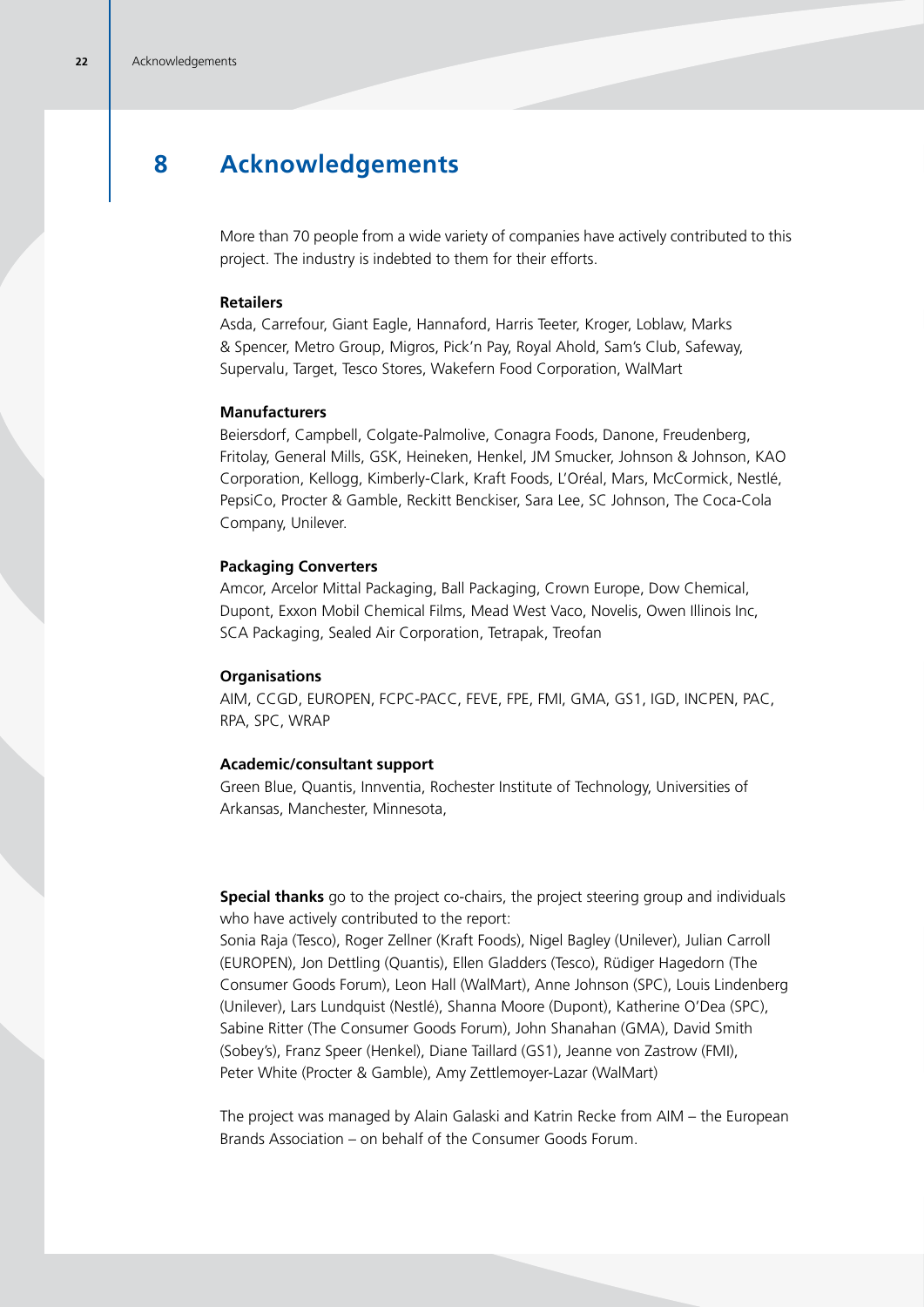#### **About the Consumer Goods Forum**

The Consumer Goods Forum is an independent global parity-based consumer goods network. It brings together the CEOs and senior management of over 650 retailers, manufacturers, service providers and other stakeholders across 70 countries.

The Forum was created in June 2009 by the merger of CIES - The Food Business Forum, the Global Commerce Initiative (GCI) and the Global CEO Forum. The Consumer Goods Forum is governed by its Board of Directors, which includes an equal number of manufacturer and retailer CEOs and Chairmen. Forum member companies have combined sales of  $\epsilon$ 2.1 trillion.

The Forum provides a unique global platform for thought leadership, knowledge exchange and networking between retailers, manufacturers and their partners on collaborative, non-competitive issues. Its strength lies in the privileged access it offers to the key players in the sector as well as in the development and implementation of best practices along the value chain.

It has a mandate from its members to develop common positions on key strategic and practical issues affecting the consumer goods business and to focus on non-competitive collaborative process improvement.

With its headquarters in Paris and its regional offices in Washington, D.C., Singapore, Tokyo and Shanghai, The Consumer Goods Forum serves its members throughout the world.

#### **Sustainability in the Consumer Goods Forum**

The activities of the Consumer Goods Forum is organised into a series of strategic pillars. 'Sustainability' is one of the strategic pillars.

Sir Terry Leahy, CEO of Tesco, and Paul Polman, CEO of Unilever, sponsor the Sustainability pillar on behalf of the Board of the Consumer Goods Forum.

A Sustainability Steering Group consisting of twenty five business leaders from across the Forum companies lead the activities within the pillar on behalf of the sponsors.